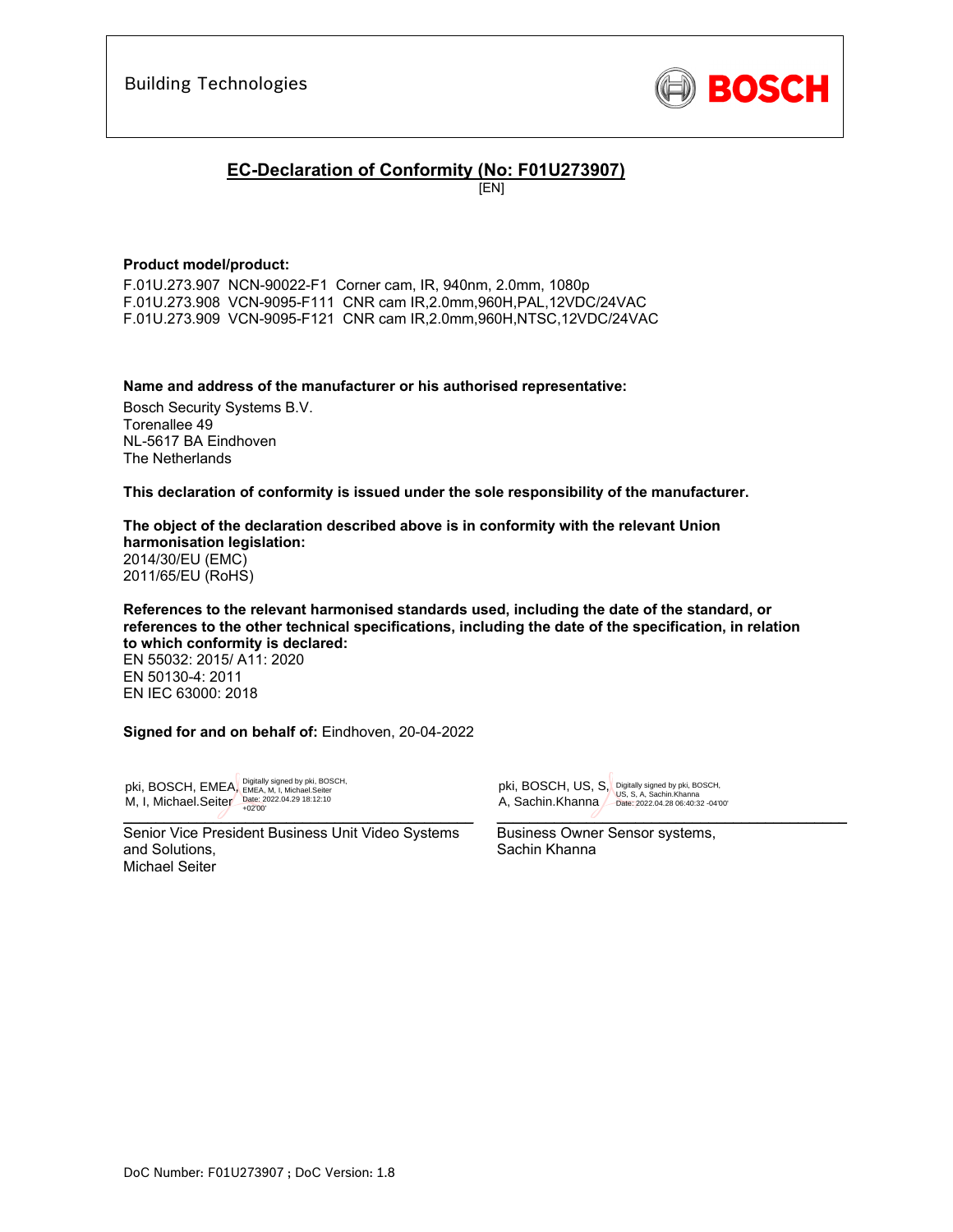

### **ЕС ДЕКЛАРАЦИЯ ЗА СЪОТВЕТСТВИЕ (№: F01U273907)**

[BG]

#### **Модел на продукт/продукт:**

F.01U.273.907 NCN-90022-F1 Corner cam, IR, 940nm, 2.0mm, 1080p F.01U.273.908 VCN-9095-F111 CNR cam IR,2.0mm,960H,PAL,12VDC/24VAC F.01U.273.909 VCN-9095-F121 CNR cam IR,2.0mm,960H,NTSC,12VDC/24VAC

**Наименование и адрес на производителя или на неговия упълномощен представител:** 

Bosch Security Systems B.V. Torenallee 49 NL-5617 BA Eindhoven The Netherlands

**Настоящата декларация за съответствие е издадена на отговорността на производителя.** 

**Предметът на декларацията, описан по-горе, отговаря на съответното законодателство на Съюза за хармонизация:** 2014/30/EU (EMC) 2011/65/EU (RoHS)

**Позоваване на използваните хармонизирани стандарти, включително датата на стандарта, или позоваване на други технически спецификации, включително датата на спецификацията, по отношение на които се декларира съответствие:**  EN 55032: 2015/ A11: 2020 EN 50130-4: 2011 EN IEC 63000: 2018

**Подписано за и от името на:** Айндховен, 20-04-2022

Senior Vice President Business Unit Video Systems and Solutions, Michael Seiter

 $\mathcal{L}_\text{max}$  and  $\mathcal{L}_\text{max}$  and  $\mathcal{L}_\text{max}$  and  $\mathcal{L}_\text{max}$ 

Business Owner Sensor systems, Sachin Khanna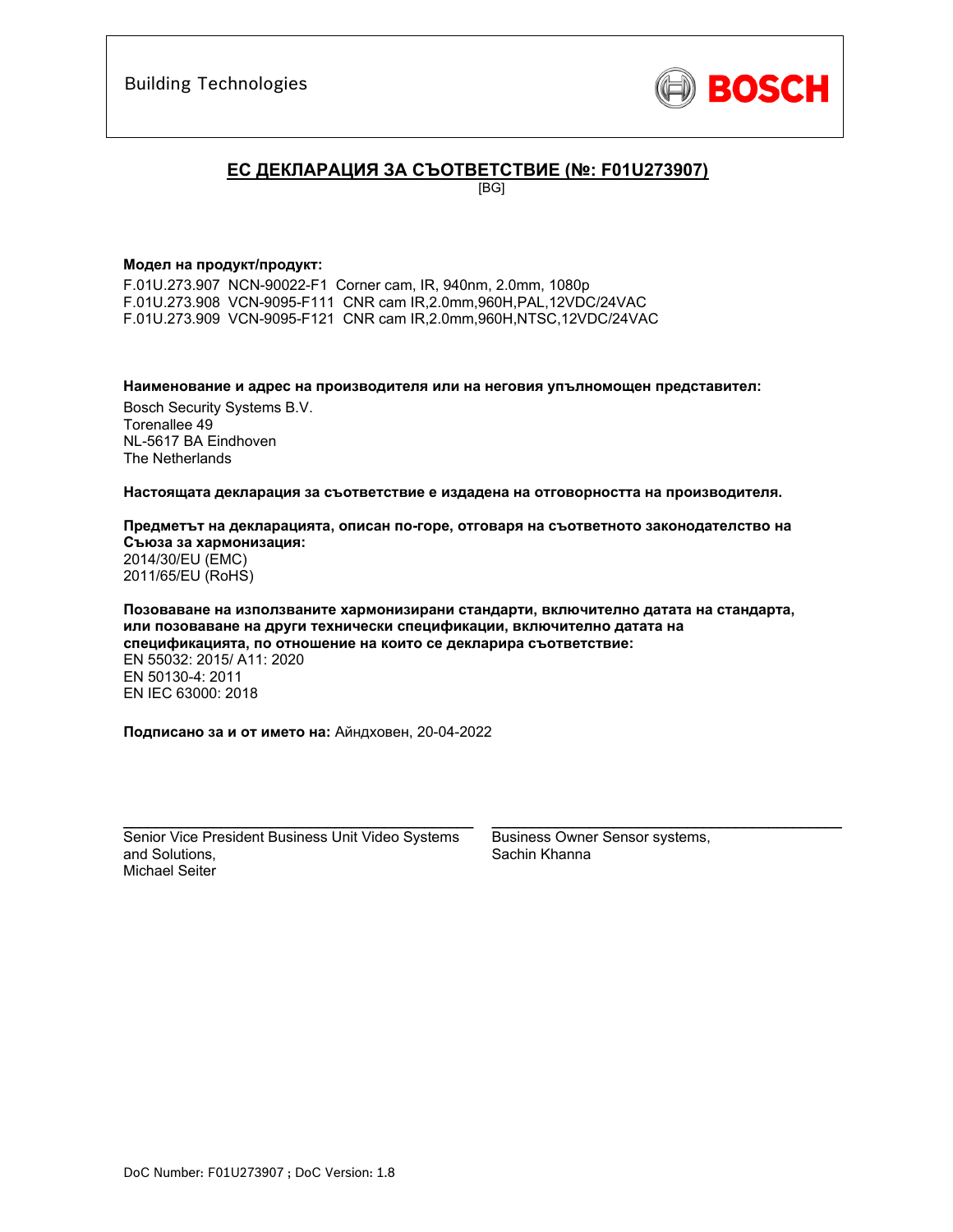

### **DECLARACIÓN UE DE CONFORMIDAD (nº: F01U273907)**

[ES]

### **Modelo de producto/producto:**

F.01U.273.907 NCN-90022-F1 Corner cam, IR, 940nm, 2.0mm, 1080p F.01U.273.908 VCN-9095-F111 CNR cam IR,2.0mm,960H,PAL,12VDC/24VAC F.01U.273.909 VCN-9095-F121 CNR cam IR,2.0mm,960H,NTSC,12VDC/24VAC

**Nombre y dirección del fabricante o de su representante autorizado:** 

Bosch Security Systems B.V. Torenallee 49 NL-5617 BA Eindhoven The Netherlands

**La presente declaración de conformidad se expide bajo la exclusiva responsabilidad del fabricante.** 

**El objeto de la declaración descrita anteriormente es conforme con la legislación de armonización pertinente de la Unión:** 2014/30/EU (EMC) 2011/65/EU (RoHS)

**Referencias a las normas armonizadas pertinentes utilizadas, incluidas las fechas de las normas, o referencias a las otras especificaciones técnicas, incluidas las fechas de las especificaciones, respecto a las cuales se declara la conformidad:**  EN 55032: 2015/ A11: 2020 EN 50130-4: 2011 EN IEC 63000: 2018

**Firmado en nombre de:** Eindhoven, 20-04-2022

Senior Vice President Business Unit Video Systems and Solutions, Michael Seiter

 $\mathcal{L}_\text{max}$  and  $\mathcal{L}_\text{max}$  and  $\mathcal{L}_\text{max}$  and  $\mathcal{L}_\text{max}$ 

Business Owner Sensor systems, Sachin Khanna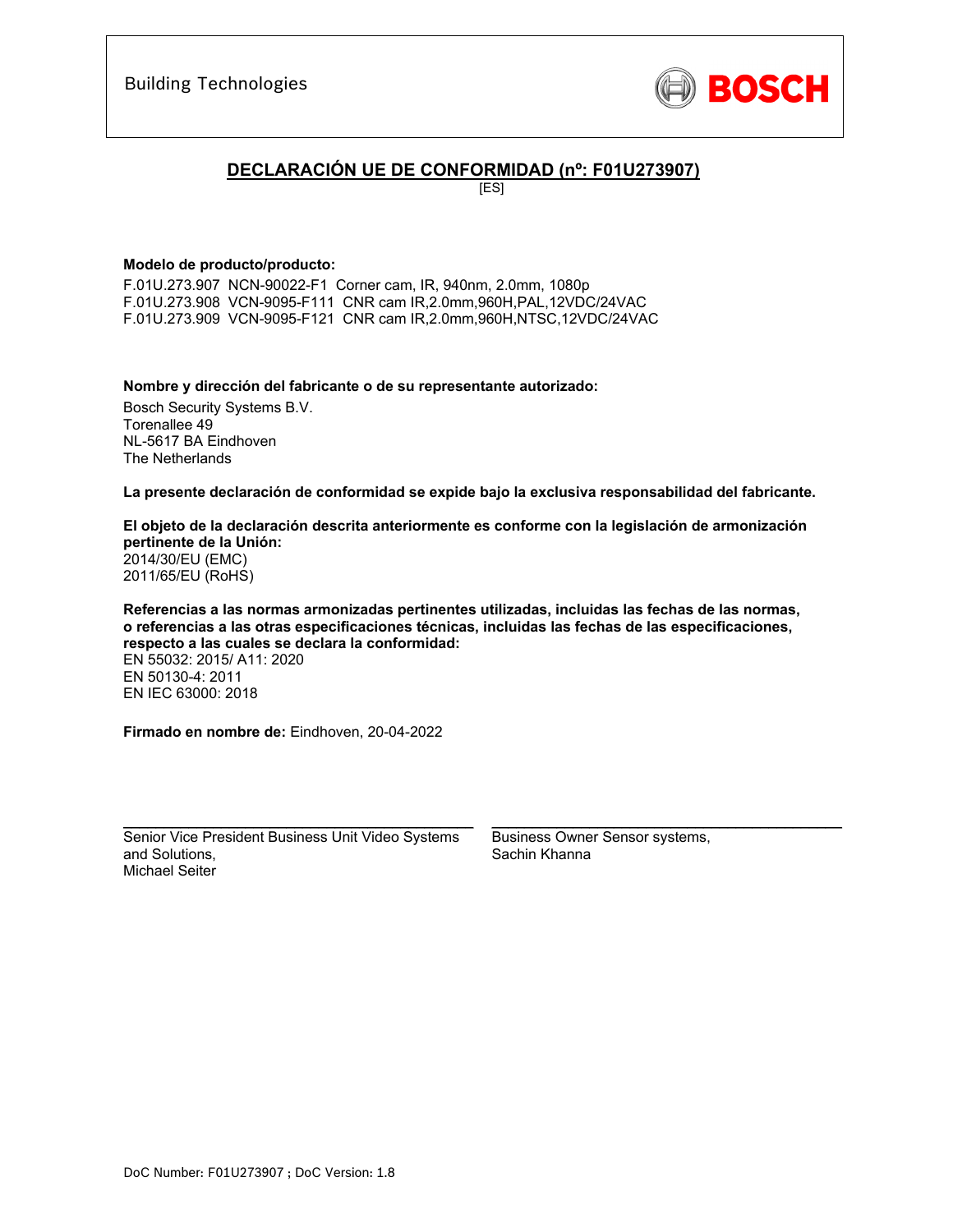

# **EU PROHLÁŠENÍ O SHODĚ (č. F01U273907)**

[CS]

#### **Model výrobku/výrobek:**

F.01U.273.907 NCN-90022-F1 Corner cam, IR, 940nm, 2.0mm, 1080p F.01U.273.908 VCN-9095-F111 CNR cam IR,2.0mm,960H,PAL,12VDC/24VAC F.01U.273.909 VCN-9095-F121 CNR cam IR,2.0mm,960H,NTSC,12VDC/24VAC

#### **Jméno a adresa výrobce nebo jeho zplnomocněného zástupce:**

Bosch Security Systems B.V. Torenallee 49 NL-5617 BA Eindhoven The Netherlands

#### **Toto prohlášení o shodě se vydává na výhradní odpovědnost výrobce.**

#### **Výše popsaný předmět prohlášení je ve shodě s příslušnými harmonizačními právními předpisy Unie:** 2014/30/EU (EMC) 2011/65/EU (RoHS)

**Odkazy na příslušné harmonizované normy, které byly použity, včetně data normy, nebo na jiné technické specifikace, včetně data specifikací, na jejichž základě se shoda prohlašuje:**  EN 55032: 2015/ A11: 2020 EN 50130-4: 2011 EN IEC 63000: 2018

**Podepsáno za a jménem:** Eindhoven, 20-04-2022

Senior Vice President Business Unit Video Systems and Solutions, Michael Seiter

\_\_\_\_\_\_\_\_\_\_\_\_\_\_\_\_\_\_\_\_\_\_\_\_\_\_\_\_\_\_\_\_\_\_\_\_\_\_\_\_\_\_\_

Business Owner Sensor systems, Sachin Khanna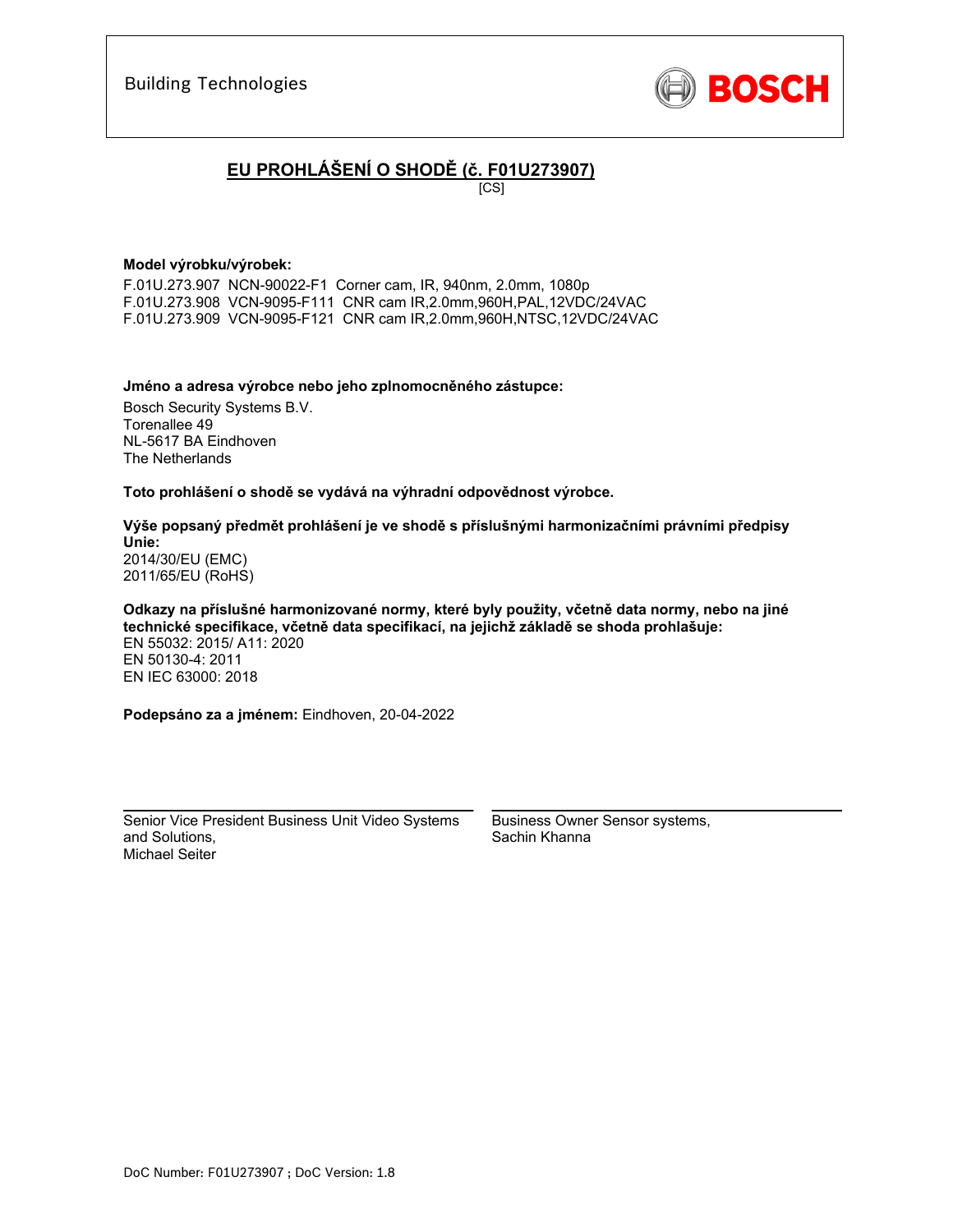

### **EU-OVERENSSTEMMELSESERKLÆRING (Nr. F01U273907)**

[DA]

#### **Produktmodel/produkt:**

F.01U.273.907 NCN-90022-F1 Corner cam, IR, 940nm, 2.0mm, 1080p F.01U.273.908 VCN-9095-F111 CNR cam IR,2.0mm,960H,PAL,12VDC/24VAC F.01U.273.909 VCN-9095-F121 CNR cam IR,2.0mm,960H,NTSC,12VDC/24VAC

**Navn og adresse på fabrikanten eller dennes bemyndigede repræsentant:** 

Bosch Security Systems B.V. Torenallee 49 NL-5617 BA Eindhoven The Netherlands

**Denne overensstemmelseserklæring udstedes på fabrikantens ansvar.** 

**Genstanden for erklæringen, som beskrevet ovenfor, er i overensstemmelse med den relevante EU-harmoniseringslovgivning:** 2014/30/EU (EMC) 2011/65/EU (RoHS)

**Referencer til de relevante anvendte harmoniserede standarder, herunder standardens dato, eller referencer til de andre tekniske specifikationer, herunder specifikationens dato, som der erklæres overensstemmelse med:**  EN 55032: 2015/ A11: 2020 EN 50130-4: 2011 EN IEC 63000: 2018

**Underskrevet for og på vegne af:** Eindhoven, 20-04-2022

Senior Vice President Business Unit Video Systems and Solutions, Michael Seiter

\_\_\_\_\_\_\_\_\_\_\_\_\_\_\_\_\_\_\_\_\_\_\_\_\_\_\_\_\_\_\_\_\_\_\_\_\_\_\_\_\_\_\_

Business Owner Sensor systems, Sachin Khanna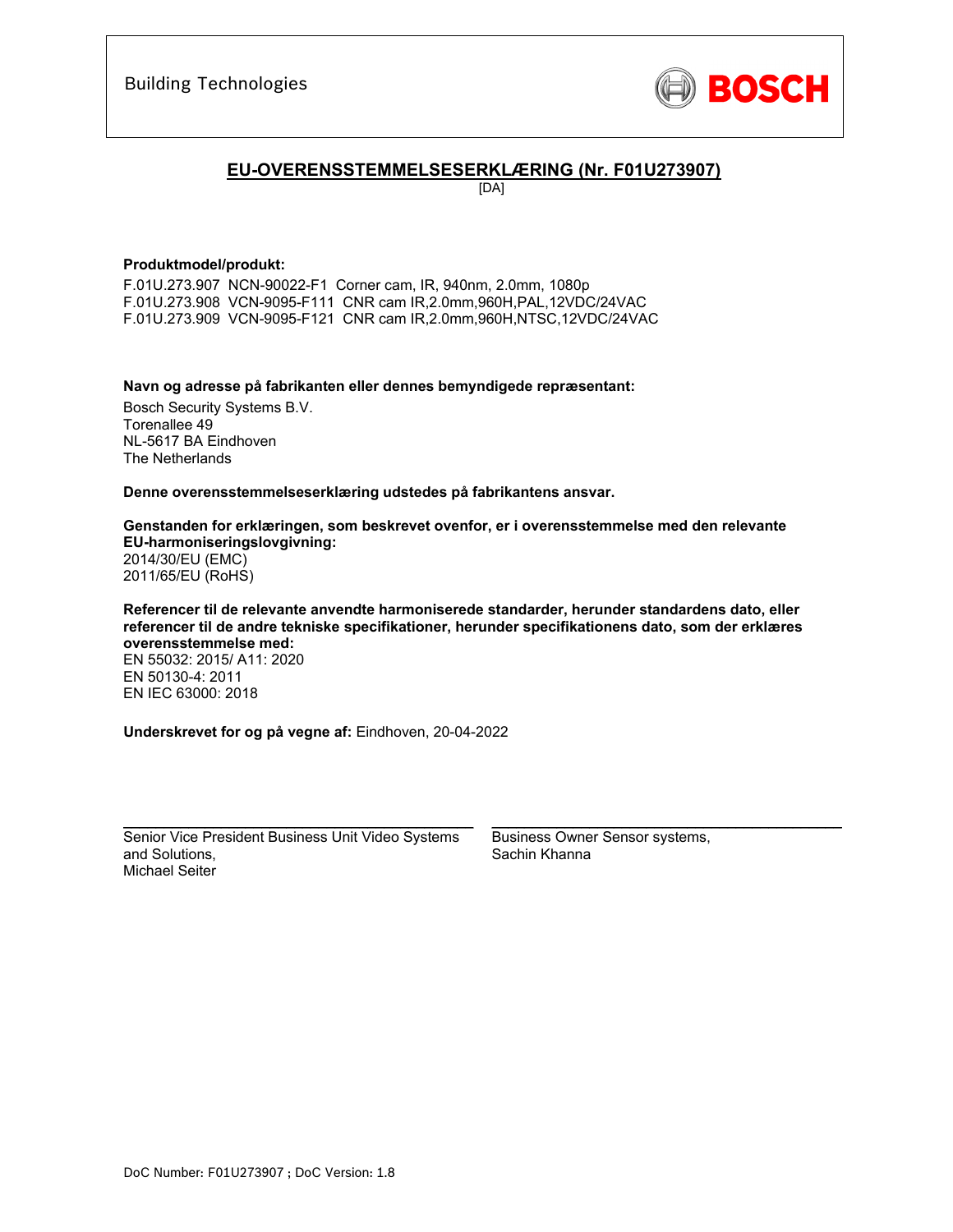

# **EU-KONFORMITÄTSERKLÄRUNG (Nr. F01U273907)**

[DE]

### **Produktmodell/Produkt:**

F.01U.273.907 NCN-90022-F1 Corner cam, IR, 940nm, 2.0mm, 1080p F.01U.273.908 VCN-9095-F111 CNR cam IR,2.0mm,960H,PAL,12VDC/24VAC F.01U.273.909 VCN-9095-F121 CNR cam IR,2.0mm,960H,NTSC,12VDC/24VAC

**Name und Anschrift des Herstellers oder seines Bevollmächtigten:** 

Bosch Security Systems B.V. Torenallee 49 NL-5617 BA Eindhoven The Netherlands

**Die alleinige Verantwortung für die Ausstellung dieser Konformitätserklärung trägt der Hersteller.** 

**Der oben beschriebene Gegenstand der Erklärung erfüllt die einschlägigen Harmonisierungsrechtsvorschriften der Union:** 2014/30/EU (EMC) 2011/65/EU (RoHS)

**Angabe der einschlägigen harmonisierten Normen, die zugrunde gelegt wurden, einschließlich des Datums der Norm, oder Angabe anderer technischer Spezifikationen, für die die Konformität erklärt wird, einschließlich des Datums der Spezifikation:**  EN 55032: 2015/ A11: 2020 EN 50130-4: 2011 EN IEC 63000: 2018

**Unterzeichnet für und im Namen von:** Eindhoven, 20-04-2022

Senior Vice President Business Unit Video Systems and Solutions, Michael Seiter

 $\mathcal{L}_\text{max}$  and  $\mathcal{L}_\text{max}$  and  $\mathcal{L}_\text{max}$  and  $\mathcal{L}_\text{max}$ 

Business Owner Sensor systems, Sachin Khanna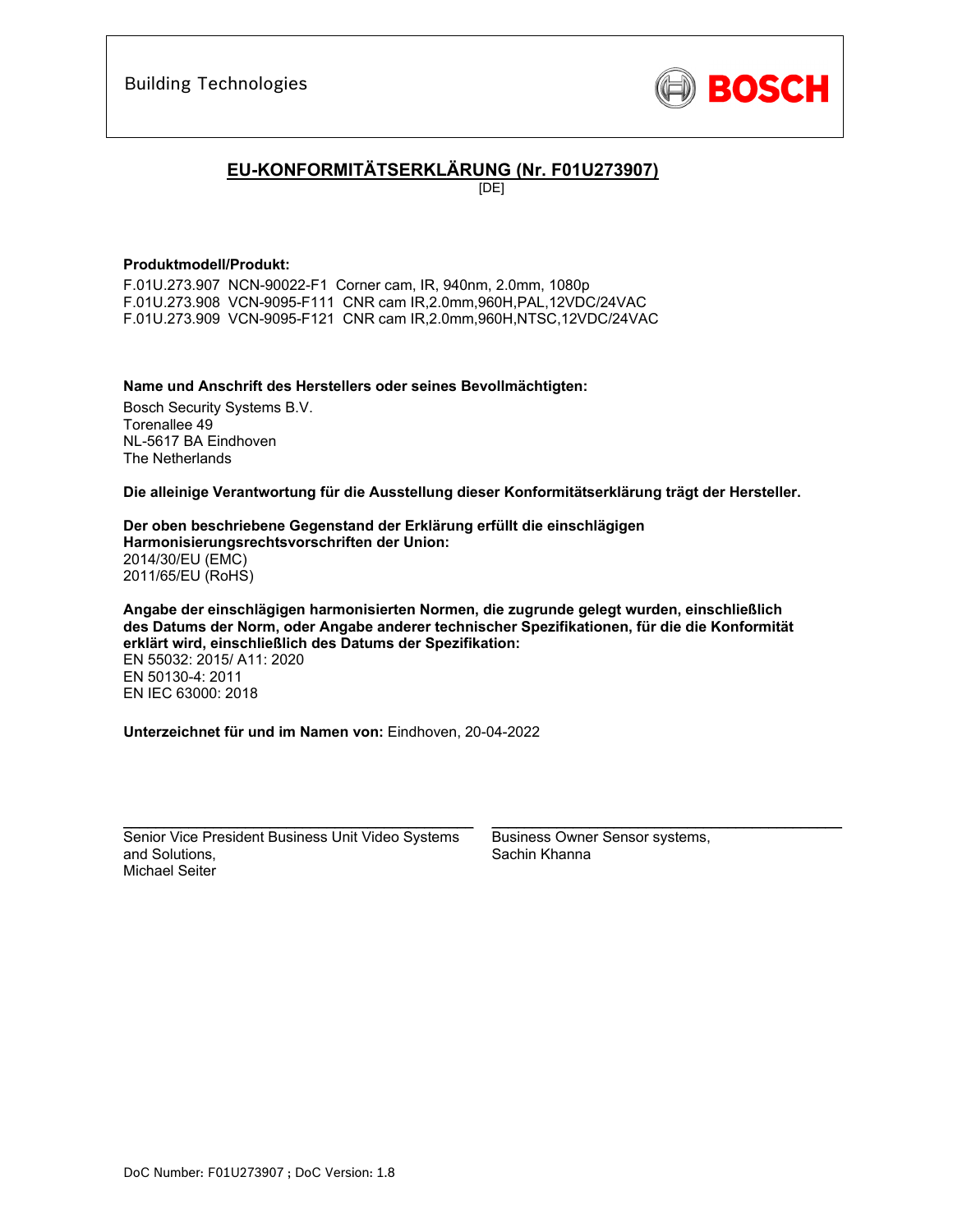

### **ELi VASTAVUSDEKLARATSIOON (nr: F01U273907)**

[ET]

#### **Toote mudel/toode:**

F.01U.273.907 NCN-90022-F1 Corner cam, IR, 940nm, 2.0mm, 1080p F.01U.273.908 VCN-9095-F111 CNR cam IR,2.0mm,960H,PAL,12VDC/24VAC F.01U.273.909 VCN-9095-F121 CNR cam IR,2.0mm,960H,NTSC,12VDC/24VAC

### **Tootja või tema volitatud esindaja nimi ja aadress:**

Bosch Security Systems B.V. Torenallee 49 NL-5617 BA Eindhoven The Netherlands

**Käesolev vastavausdeklaratsioon on välja antud tootja ainuvastutusel.** 

#### **Eelkirjeldatud deklareeritav toode on kooskõlas asjaomaste liidu ühtlustamisaktidega:** 2014/30/EU (EMC) 2011/65/EU (RoHS)

**Viited kasutatud harmoneeritud standarditele (sh standardite kinnitamise kuupäev) või viited muudele tehnilistele spetsifikatsioonidele (sh tehniliste spetsifikatsioonide kinnitamise kuupäev), millele vastavust deklareeritakse:** 

EN 55032: 2015/ A11: 2020 EN 50130-4: 2011 EN IEC 63000: 2018

**Alla kirjutanud (kelle poolt/nimel):** Eindhoven, 20-04-2022

Senior Vice President Business Unit Video Systems and Solutions, Michael Seiter

 $\mathcal{L}_\text{max}$  and  $\mathcal{L}_\text{max}$  and  $\mathcal{L}_\text{max}$  and  $\mathcal{L}_\text{max}$ 

Business Owner Sensor systems, Sachin Khanna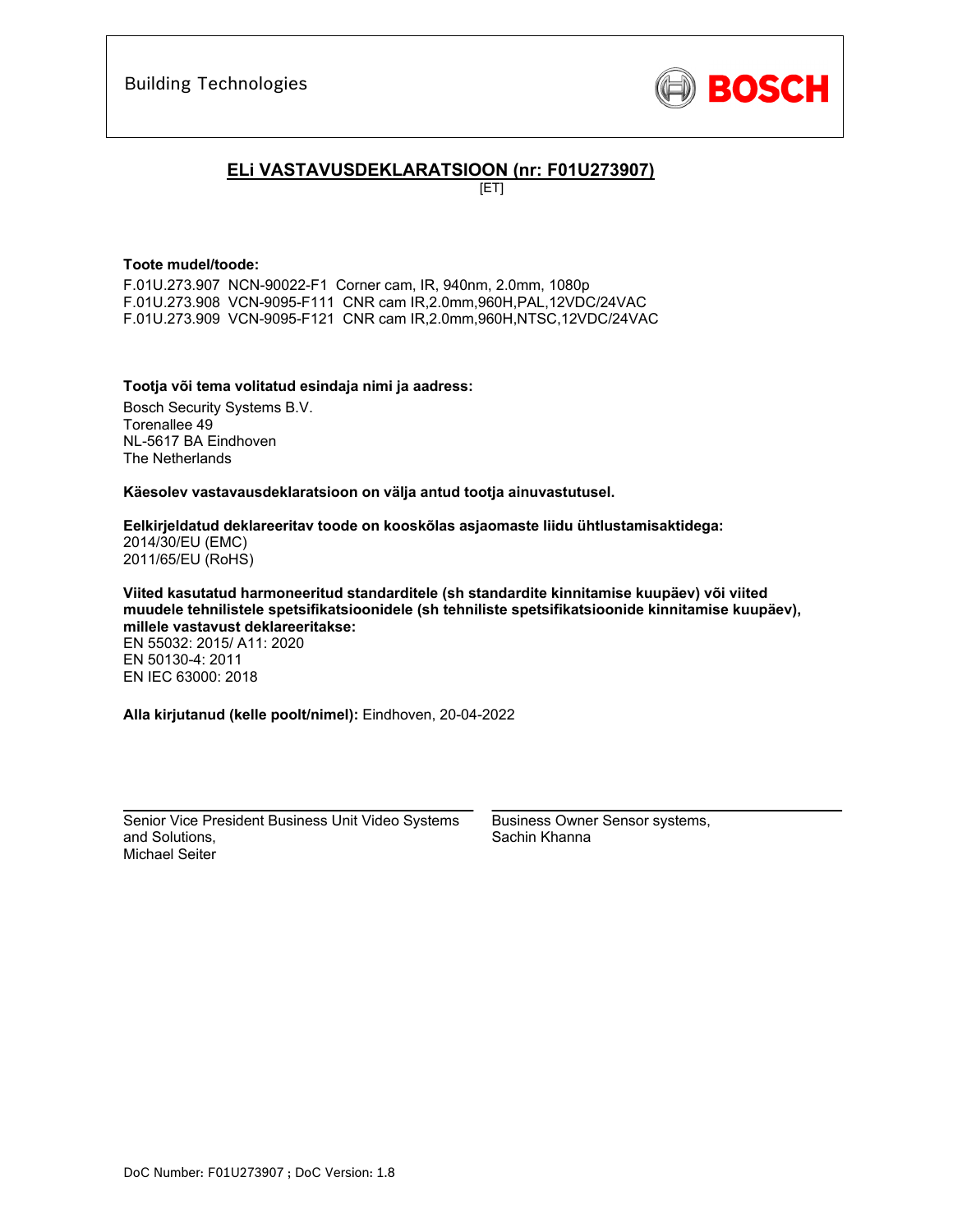

### **ΔΗΛΩΣΗ ΣΥΜΜΟΡΦΩΣΗΣ ΕΕ (αριθ. F01U273907)**

[EL]

### **Μοντέλο προϊόντος / Προϊόν:**

F.01U.273.907 NCN-90022-F1 Corner cam, IR, 940nm, 2.0mm, 1080p F.01U.273.908 VCN-9095-F111 CNR cam IR,2.0mm,960H,PAL,12VDC/24VAC F.01U.273.909 VCN-9095-F121 CNR cam IR,2.0mm,960H,NTSC,12VDC/24VAC

**Επωνυμία και διεύθυνση του κατασκευαστή ή του εξουσιοδοτημένου αντιπροσώπου του:** 

Bosch Security Systems B.V. Torenallee 49 NL-5617 BA Eindhoven The Netherlands

**Η παρούσα δήλωση συμμόρφωσης εκδίδεται με αποκλειστική ευθύνη του κατασκευαστή.** 

**Ο στόχος της δήλωσης που περιγράφεται παραπάνω είναι σύμφωνος με τη σχετική ενωσιακή νομοθεσία εναρμόνισης:** 2014/30/EU (EMC) 2011/65/EU (RoHS)

**Μνεία των σχετικών εναρμονισμένων προτύπων που χρησιμοποιήθηκαν, συμπεριλαμβανομένης της ημερομηνίας του προτύπου, ή μνεία των λοιπών τεχνικών προδιαγραφών, συμπεριλαμβανομένης της ημερομηνίας της προδιαγραφής, σε σχέση με τις οποίες δηλώνεται η συμμόρφωση:**  EN 55032: 2015/ A11: 2020 EN 50130-4: 2011 EN IEC 63000: 2018

**Υπογραφή για λογαριασμό και εξ ονόματος:** Άιντχόβεν, 20-04-2022

Senior Vice President Business Unit Video Systems and Solutions, Michael Seiter

 $\mathcal{L}_\text{max}$  and  $\mathcal{L}_\text{max}$  and  $\mathcal{L}_\text{max}$  and  $\mathcal{L}_\text{max}$ 

Business Owner Sensor systems, Sachin Khanna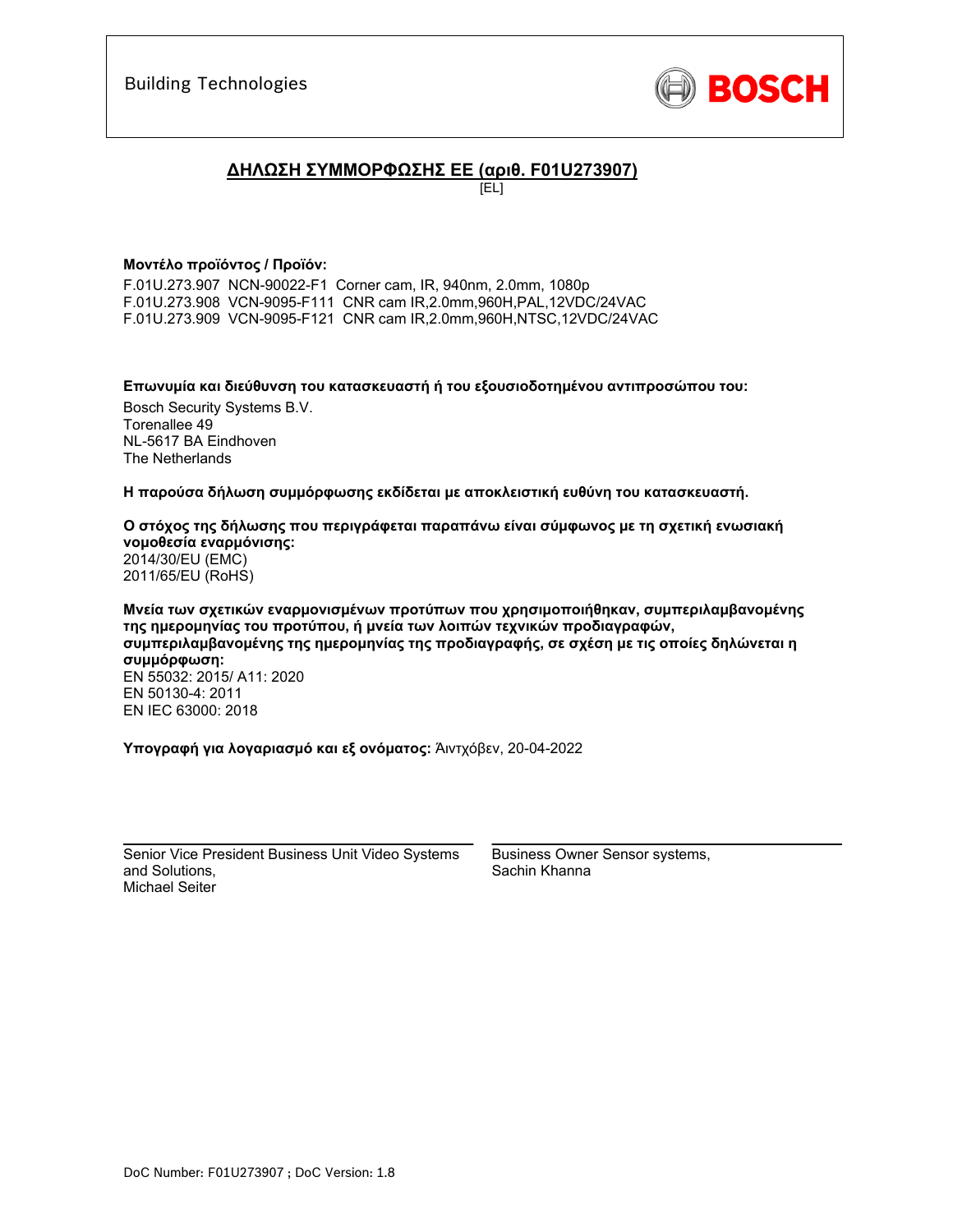

## **DÉCLARATION UE DE CONFORMITÉ (nº: F01U273907)**

[FR]

### **Modèle de produit/produit**

F.01U.273.907 NCN-90022-F1 Corner cam, IR, 940nm, 2.0mm, 1080p F.01U.273.908 VCN-9095-F111 CNR cam IR,2.0mm,960H,PAL,12VDC/24VAC F.01U.273.909 VCN-9095-F121 CNR cam IR,2.0mm,960H,NTSC,12VDC/24VAC

### **Nom et adresse du fabricant ou de son mandataire:**

Bosch Security Systems B.V. Torenallee 49 NL-5617 BA Eindhoven The Netherlands

**La présente déclaration de conformité est établie sous la seule responsabilité du fabricant.** 

#### **L'objet de la déclaration décrit ci-dessus est conforme à la législation d'harmonisation de l'Union applicable:** 2014/30/EU (EMC) 2011/65/EU (RoHS)

**Références des normes harmonisées pertinentes appliquées, y compris la date de celles-ci, ou des autres spécifications techniques, y compris la date de celles-ci, par rapport auxquelles la conformité est déclarée:**  EN 55032: 2015/ A11: 2020 EN 50130-4: 2011

EN IEC 63000: 2018

**Signé par et au nom de:** Eindhoven, 20-04-2022

Senior Vice President Business Unit Video Systems and Solutions, Michael Seiter

 $\mathcal{L}_\text{max}$  and  $\mathcal{L}_\text{max}$  and  $\mathcal{L}_\text{max}$  and  $\mathcal{L}_\text{max}$ 

Business Owner Sensor systems, Sachin Khanna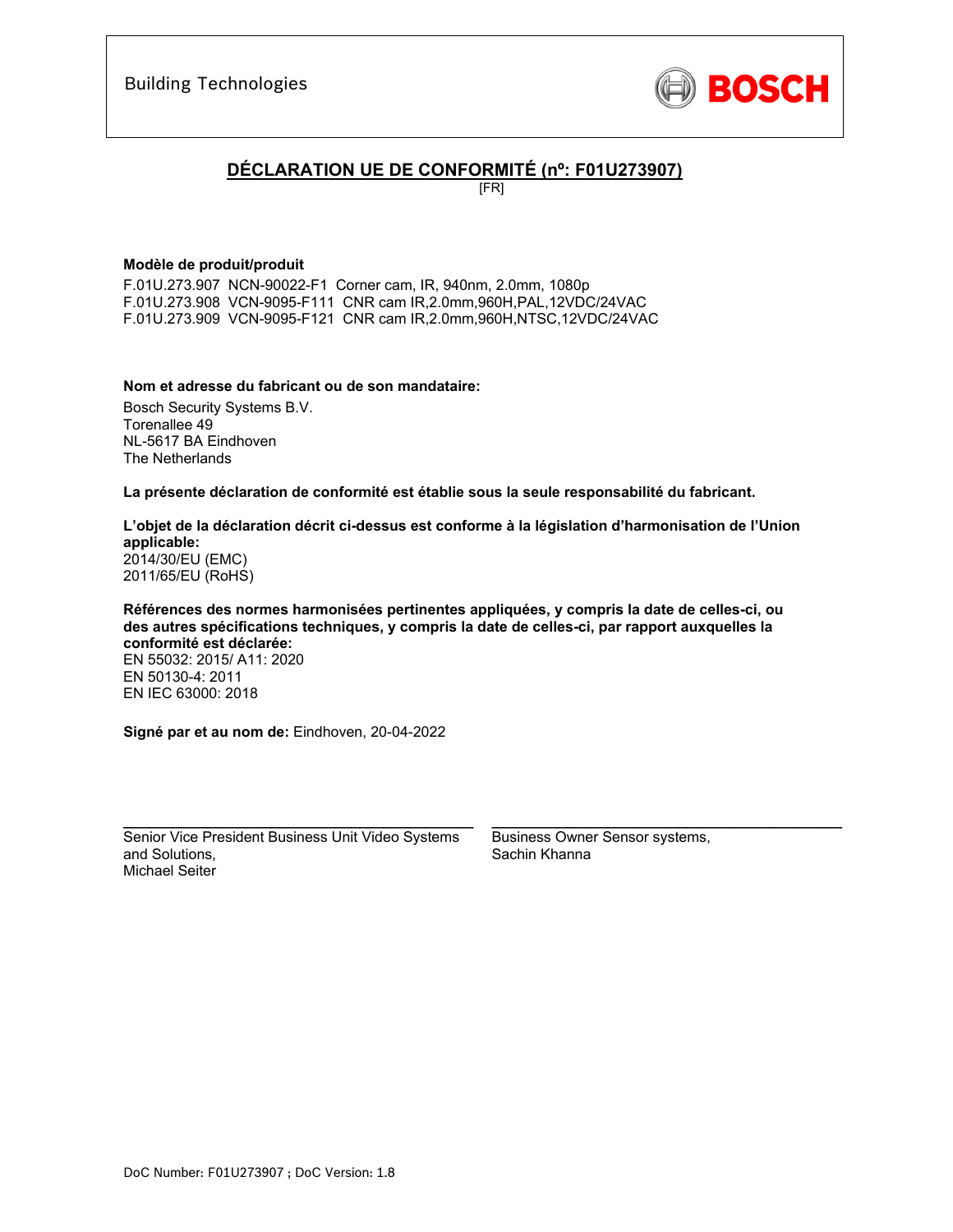

### **EU IZJAVA O SUKLADNOSTI (br. F01U273907)**

[HR]

### **Uzorak proizvoda/proizvod:**

F.01U.273.907 NCN-90022-F1 Corner cam, IR, 940nm, 2.0mm, 1080p F.01U.273.908 VCN-9095-F111 CNR cam IR,2.0mm,960H,PAL,12VDC/24VAC F.01U.273.909 VCN-9095-F121 CNR cam IR,2.0mm,960H,NTSC,12VDC/24VAC

### **Ime i adresa proizvođača ili njegovog ovlaštenog zastupnika:**

Bosch Security Systems B.V. Torenallee 49 NL-5617 BA Eindhoven The Netherlands

**Za izdavanje EU izjave o sukladnosti odgovoran je isključivo proizvođač.** 

**Predmet navedene izjave u skladu je s mjerodavnim zakonodavstvom Unije o usklađivanju:** 2014/30/EU (EMC) 2011/65/EU (RoHS)

**Upućivanja na relevantne primijenjene usklađene norme, uključujući datum norme, ili upućivanja na druge tehničke specifikacije, uključujući datum specifikacije, u vezi s kojima se izjavljuje sukladnost:** 

EN 55032: 2015/ A11: 2020 EN 50130-4: 2011 EN IEC 63000: 2018

**Potpisano za i u ime:** Eindhoven, 20-04-2022

Senior Vice President Business Unit Video Systems and Solutions, Michael Seiter

\_\_\_\_\_\_\_\_\_\_\_\_\_\_\_\_\_\_\_\_\_\_\_\_\_\_\_\_\_\_\_\_\_\_\_\_\_\_\_\_\_\_\_

Business Owner Sensor systems, Sachin Khanna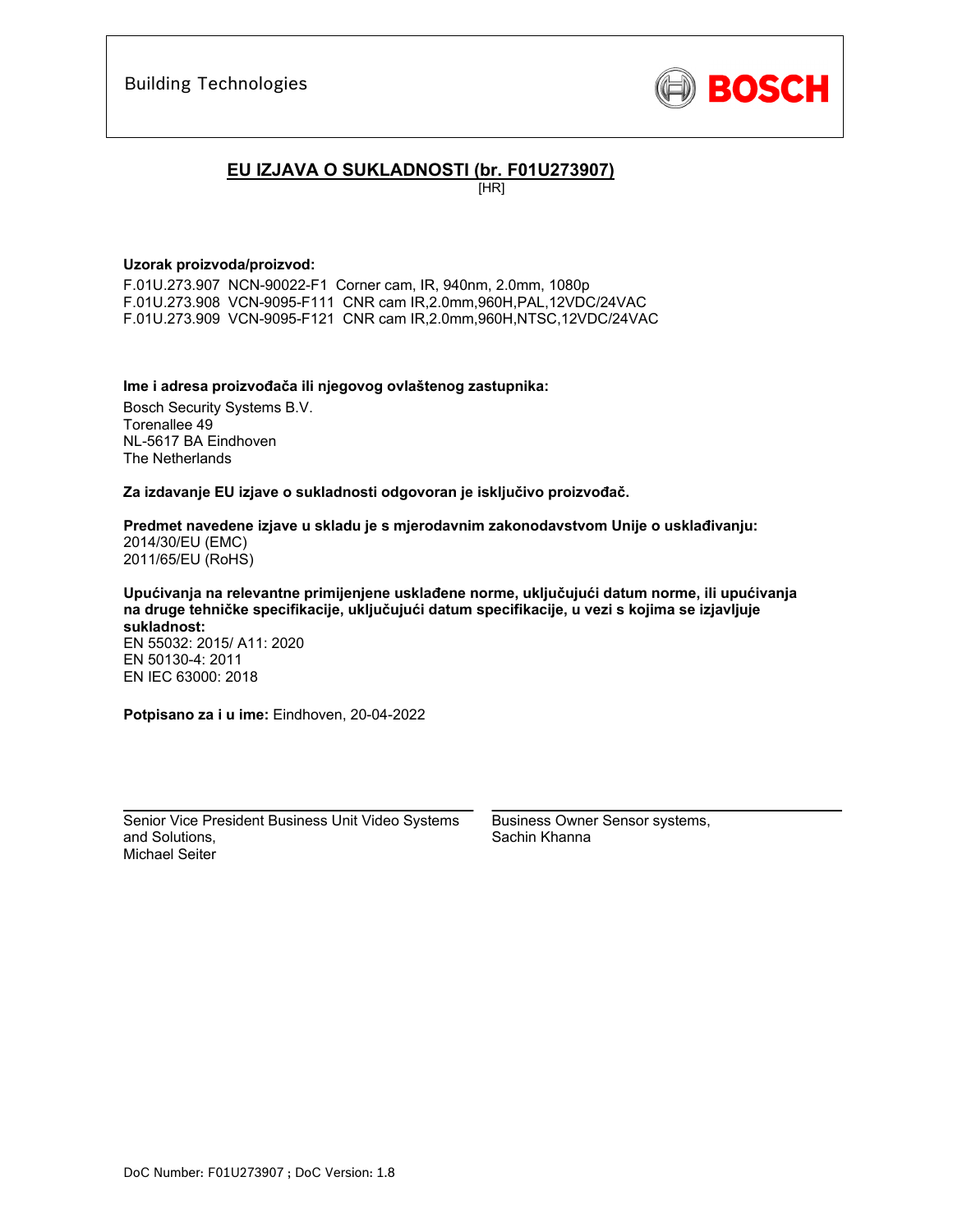

## **DICHIARAZIONE DI CONFORMITÀ UE (N. F01U273907)**

 $[IT]$ 

### **Modello di prodotto/prodotto:**

F.01U.273.907 NCN-90022-F1 Corner cam, IR, 940nm, 2.0mm, 1080p F.01U.273.908 VCN-9095-F111 CNR cam IR,2.0mm,960H,PAL,12VDC/24VAC F.01U.273.909 VCN-9095-F121 CNR cam IR,2.0mm,960H,NTSC,12VDC/24VAC

#### **Nome e indirizzo del fabbricante o del suo rappresentante autorizzato:**

Bosch Security Systems B.V. Torenallee 49 NL-5617 BA Eindhoven The Netherlands

**La presente dichiarazione di conformità è rilasciata sotto la responsabilità esclusiva del fabbricante.** 

#### **L'oggetto della dichiarazione di cui sopra è conforme alla pertinente normativa di armonizzazione dell'Unione:** 2014/30/EU (EMC) 2011/65/EU (RoHS)

**Riferimento alle pertinenti norme armonizzate utilizzate, compresa la data delle norme, o riferimenti alle altre specifiche tecniche in relazione alle quali è dichiarata la conformità, compresa la data delle specifiche:**  EN 55032: 2015/ A11: 2020 EN 50130-4: 2011 EN IEC 63000: 2018

**Firmato a nome e per conto di:** Eindhoven, 20-04-2022

Senior Vice President Business Unit Video Systems and Solutions, Michael Seiter

\_\_\_\_\_\_\_\_\_\_\_\_\_\_\_\_\_\_\_\_\_\_\_\_\_\_\_\_\_\_\_\_\_\_\_\_\_\_\_\_\_\_\_

Business Owner Sensor systems, Sachin Khanna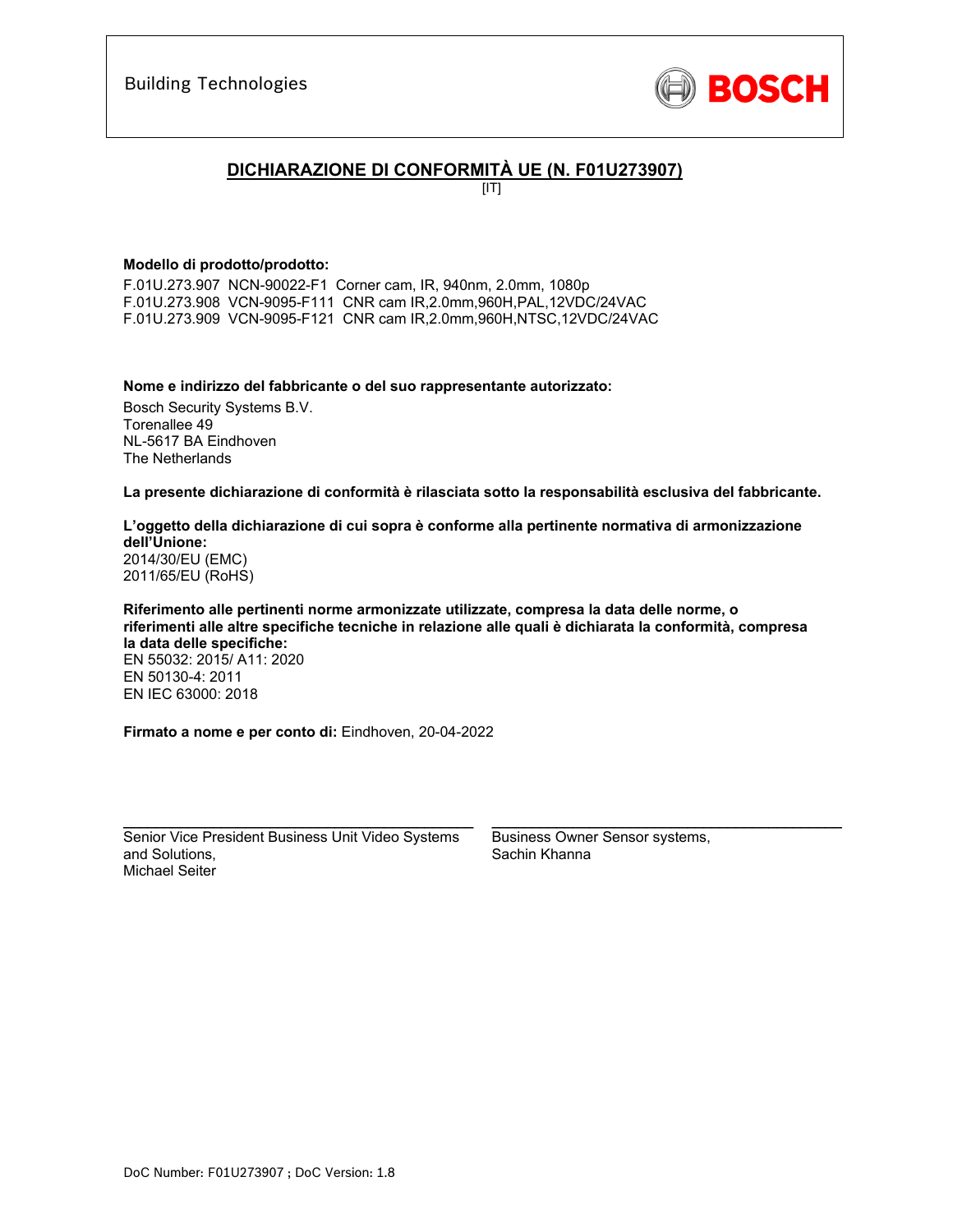

# **ES ATBILSTĪBAS DEKLARĀCIJA (Nr. F01U273907)**

[LV]

### **Produkta modelis / produkts:**

F.01U.273.907 NCN-90022-F1 Corner cam, IR, 940nm, 2.0mm, 1080p F.01U.273.908 VCN-9095-F111 CNR cam IR,2.0mm,960H,PAL,12VDC/24VAC F.01U.273.909 VCN-9095-F121 CNR cam IR,2.0mm,960H,NTSC,12VDC/24VAC

#### **Ražotāja vai viņa pilnvarotā pārstāvja nosaukums un adrese:**

Bosch Security Systems B.V. Torenallee 49 NL-5617 BA Eindhoven The Netherlands

**Šī atbilstības deklarācija ir izdota vienīgi uz ražotāja atbildību.** 

### **Iepriekš aprakstītais deklarācijas priekšmets atbilst attiecīgajam Savienības saskaņošanas tiesību aktam:** 2014/30/EU (EMC)

2011/65/EU (RoHS)

#### **Atsauces uz attiecīgajiem izmantotajiem standartiem, norādot standarta datumu, vai atsauces uz citām tehniskām specifikācijām, norādot specifikācijas datumu, ar kuru saistīta atbilstības deklarēšana:**  EN 55032: 2015/ A11: 2020 EN 50130-4: 2011

EN IEC 63000: 2018

**Parakstīts šādas personas vārdā:** Eindhoven, 20-04-2022

Senior Vice President Business Unit Video Systems and Solutions, Michael Seiter

\_\_\_\_\_\_\_\_\_\_\_\_\_\_\_\_\_\_\_\_\_\_\_\_\_\_\_\_\_\_\_\_\_\_\_\_\_\_\_\_\_\_\_

Business Owner Sensor systems, Sachin Khanna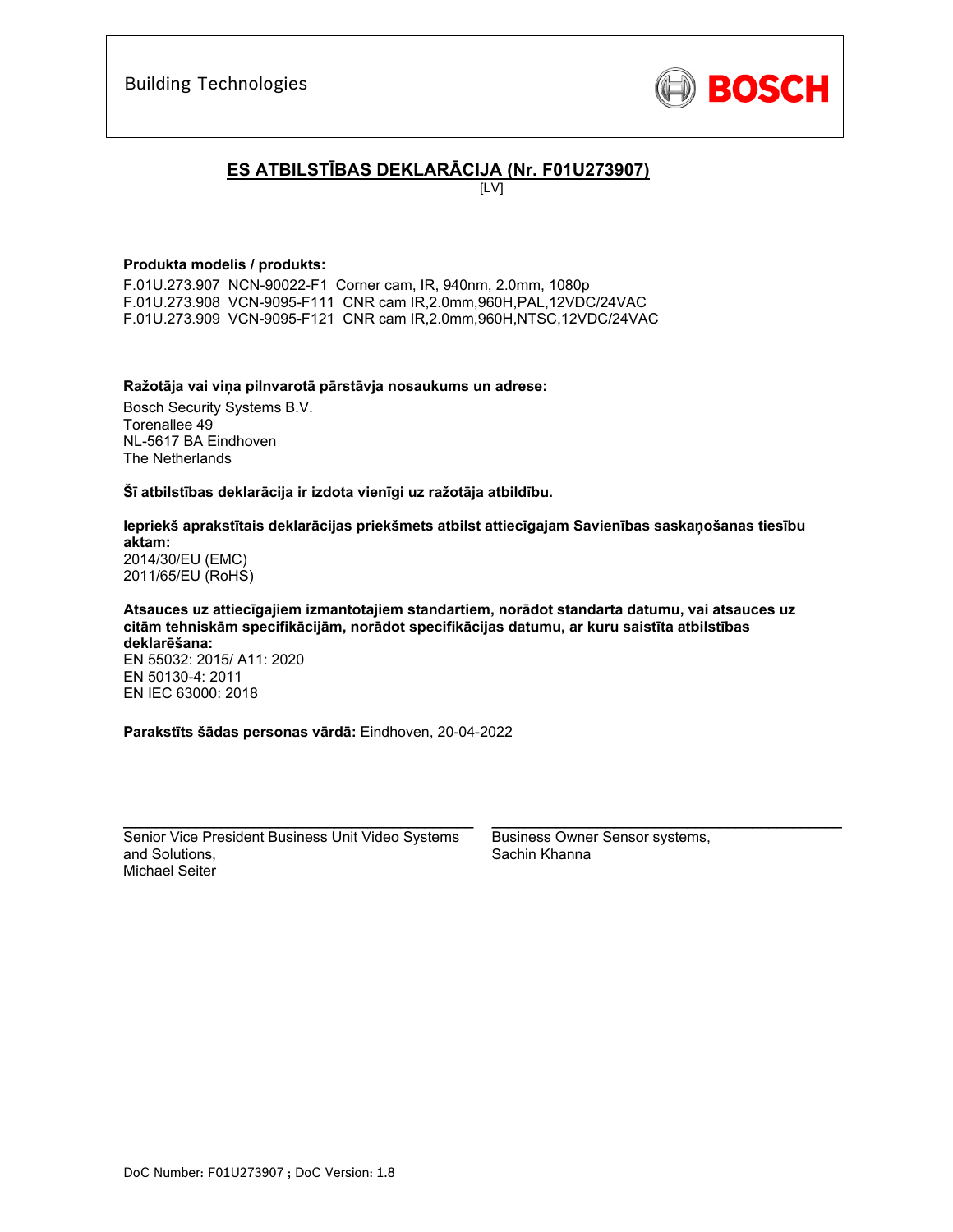

# **ES ATITIKTIES DEKLARACIJA (Nr. F01U273907)**

 $[LT]$ 

### **Gaminio modelis / gaminys:**

F.01U.273.907 NCN-90022-F1 Corner cam, IR, 940nm, 2.0mm, 1080p F.01U.273.908 VCN-9095-F111 CNR cam IR,2.0mm,960H,PAL,12VDC/24VAC F.01U.273.909 VCN-9095-F121 CNR cam IR,2.0mm,960H,NTSC,12VDC/24VAC

### **Gamintojo arba jo įgaliotojo atstovo pavadinimas ir adresas:**

Bosch Security Systems B.V. Torenallee 49 NL-5617 BA Eindhoven The Netherlands

**Ši atitikties deklaracija išduota tik gamintojo atsakomybe.** 

**Pirmiau aprašytas deklaracijos objektas atitinka susijusius derinamuosius Sąjungos teisės aktus:** 2014/30/EU (EMC) 2011/65/EU (RoHS)

**Susijusių taikytų darniųjų standartų nuorodos (įskaitant standarto datą) arba kitų techninių specifikacijų, pagal kurias buvo deklaruota atitiktis, nuorodos (įskaitant specifikacijos datą)**  EN 55032: 2015/ A11: 2020

EN 50130-4: 2011 EN IEC 63000: 2018

**Už ką ir kieno vardu pasirašyta:** Eindhoven, 20-04-2022

Senior Vice President Business Unit Video Systems and Solutions, Michael Seiter

 $\mathcal{L}_\text{max}$  and  $\mathcal{L}_\text{max}$  and  $\mathcal{L}_\text{max}$  and  $\mathcal{L}_\text{max}$ 

Business Owner Sensor systems, Sachin Khanna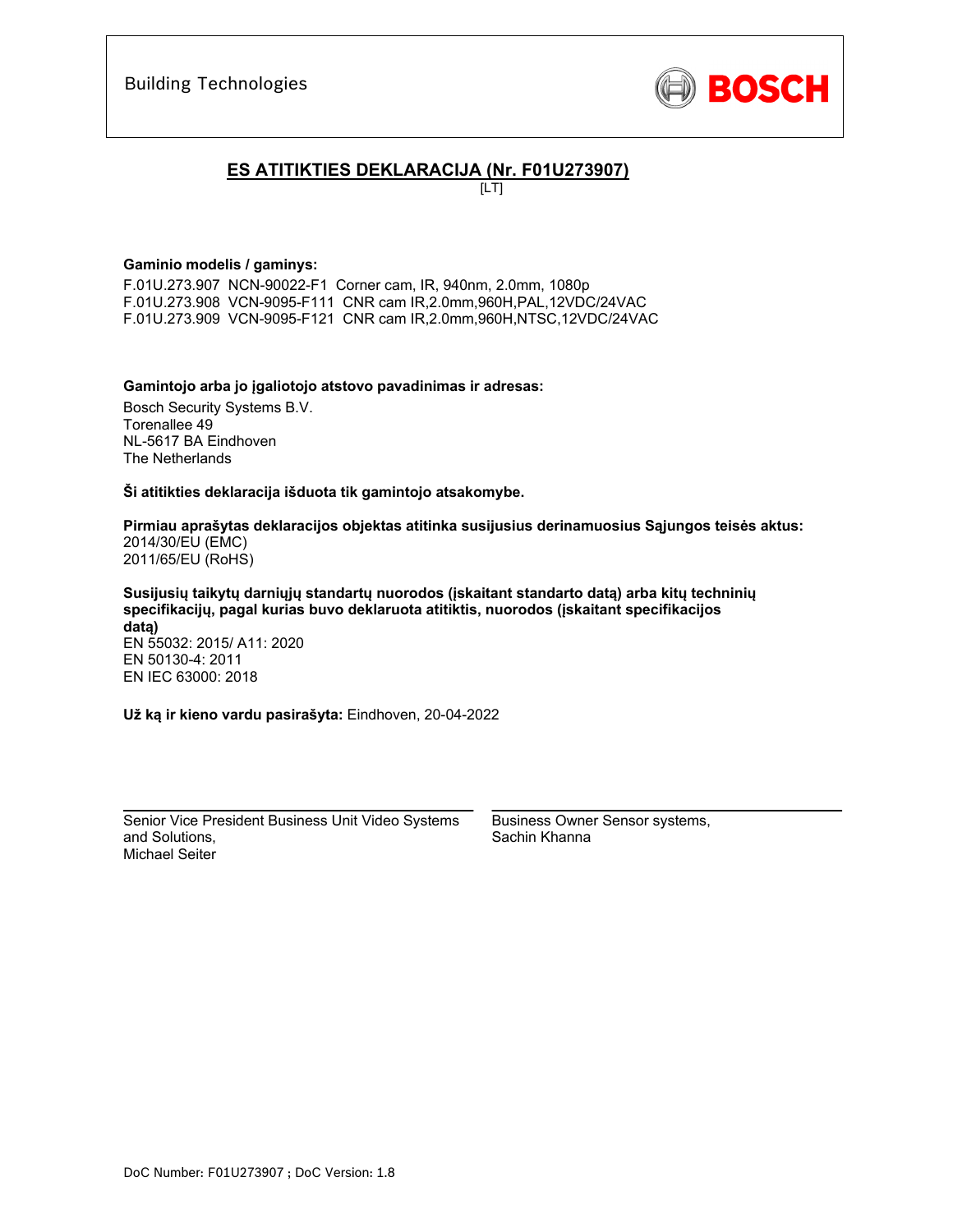

# **(F01U273907 sz.) EU–MEGFELELŐSÉGI NYILATKOZAT**

[HU]

### **Termékmodell/termék:**

F.01U.273.907 NCN-90022-F1 Corner cam, IR, 940nm, 2.0mm, 1080p F.01U.273.908 VCN-9095-F111 CNR cam IR,2.0mm,960H,PAL,12VDC/24VAC F.01U.273.909 VCN-9095-F121 CNR cam IR,2.0mm,960H,NTSC,12VDC/24VAC

**A gyártó vagy meghatalmazott képviselőjének neve és címe:**  Bosch Security Systems B.V. Torenallee 49

NL-5617 BA Eindhoven The Netherlands

**Ezt a megfelelőségi nyilatkozatot a gyártó kizárólagos felelőssége mellett adják ki.** 

**A fent ismertetett nyilatkozat tárgya megfelel a vonatkozó uniós harmonizációs jogszabályoknak:** 2014/30/EU (EMC) 2011/65/EU (RoHS)

**Az alkalmazott harmonizált szabványokra való hivatkozás vagy azokra az egyéb műszaki leírásokra való hivatkozások, amelyekkel kapcsolatban megfelelőségi nyilatkozatot tettek, az adott szabvány/specifikáció kiadási dátumának megadása mellett:** 

EN 55032: 2015/ A11: 2020 EN 50130-4: 2011 EN IEC 63000: 2018

**A nyilatkozatot a következő gyártó nevében és megbízásából írták alá:** Eindhoven, 20-04-2022

Senior Vice President Business Unit Video Systems and Solutions, Michael Seiter

 $\mathcal{L}_\text{max}$  and  $\mathcal{L}_\text{max}$  and  $\mathcal{L}_\text{max}$  and  $\mathcal{L}_\text{max}$ 

Business Owner Sensor systems, Sachin Khanna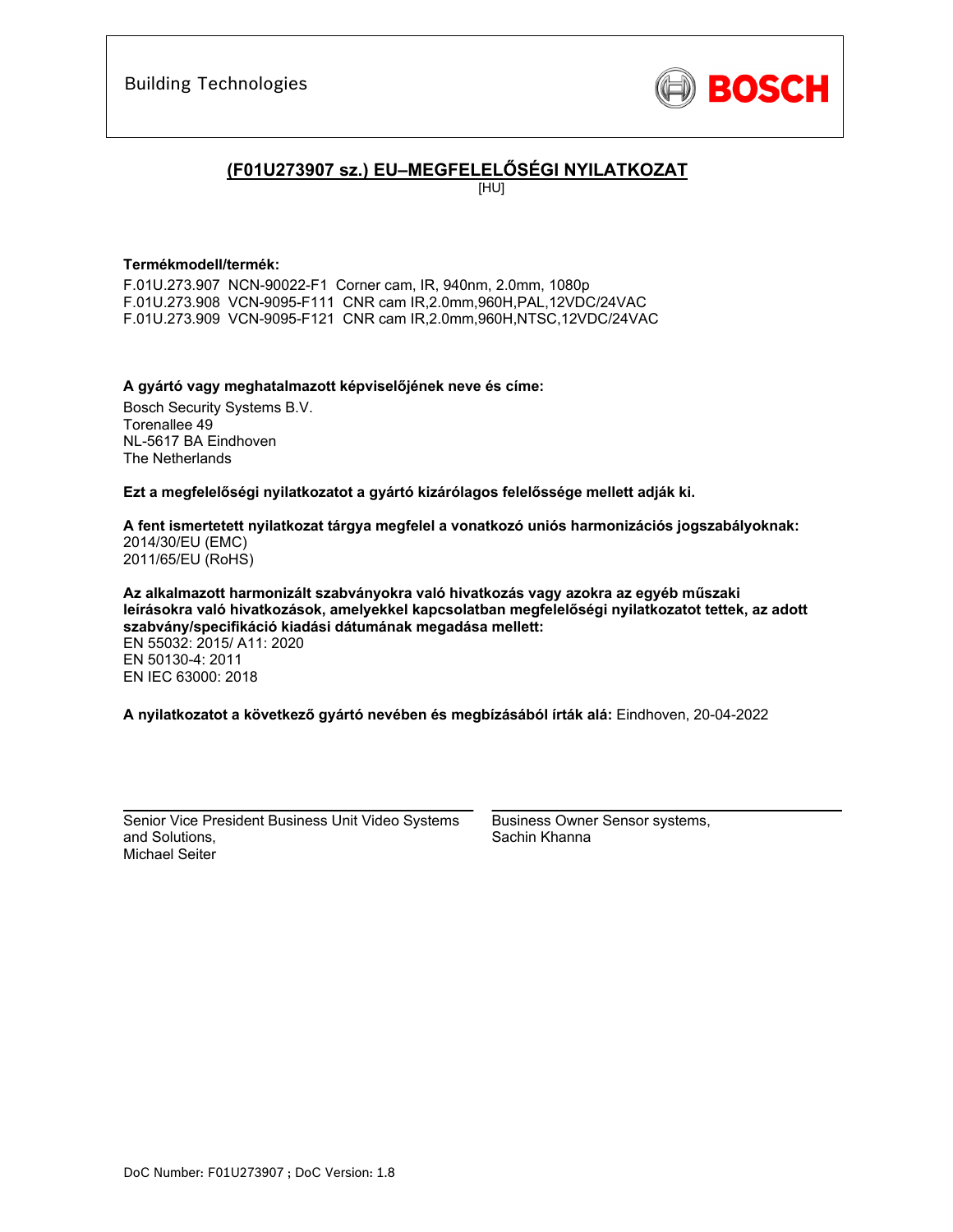

### **DIKJARAZZJONI TA' KONFORMITÀ TAL-UE (Nru: F01U273907)**

[MT]

#### **Il-prodott:**

F.01U.273.907 NCN-90022-F1 Corner cam, IR, 940nm, 2.0mm, 1080p F.01U.273.908 VCN-9095-F111 CNR cam IR,2.0mm,960H,PAL,12VDC/24VAC F.01U.273.909 VCN-9095-F121 CNR cam IR,2.0mm,960H,NTSC,12VDC/24VAC

**L-isem u l-indirizz tal-manifattur jew tar-rappreżentant awtorizzat tiegħu:** 

Bosch Security Systems B.V. Torenallee 49 NL-5617 BA Eindhoven The Netherlands

**Din id-dikjarazzjoni ta' konformità tinħareg taħt ir-responsabbiltà unika tal-manifattur.** 

**L-għan tad-dikjarazzjoni deskritt hawn fuq huwa konformi mal-leġislazzjoni ta' armonizzazzjoni rilevanti tal-Unjoni:** 2014/30/EU (EMC) 2011/65/EU (RoHS)

**Ir-referenzi għall-istandards armonizzati rilevanti li ntużaw, inkluża d-data tal-istandard, jew irreferenzi għall-ispeċifikazzjonijiet tekniċi l-oħra, inkluża d-data tal-ispeċifikazzjoni, li b'relazzjoni għalihom tkun qed tiġi ddikjarata l-konformità:**  EN 55032: 2015/ A11: 2020 EN 50130-4: 2011 EN IEC 63000: 2018

**Iffirmat għal u f'isem:** Eindhoven, 20-04-2022

Senior Vice President Business Unit Video Systems and Solutions, Michael Seiter

\_\_\_\_\_\_\_\_\_\_\_\_\_\_\_\_\_\_\_\_\_\_\_\_\_\_\_\_\_\_\_\_\_\_\_\_\_\_\_\_\_\_\_

Business Owner Sensor systems, Sachin Khanna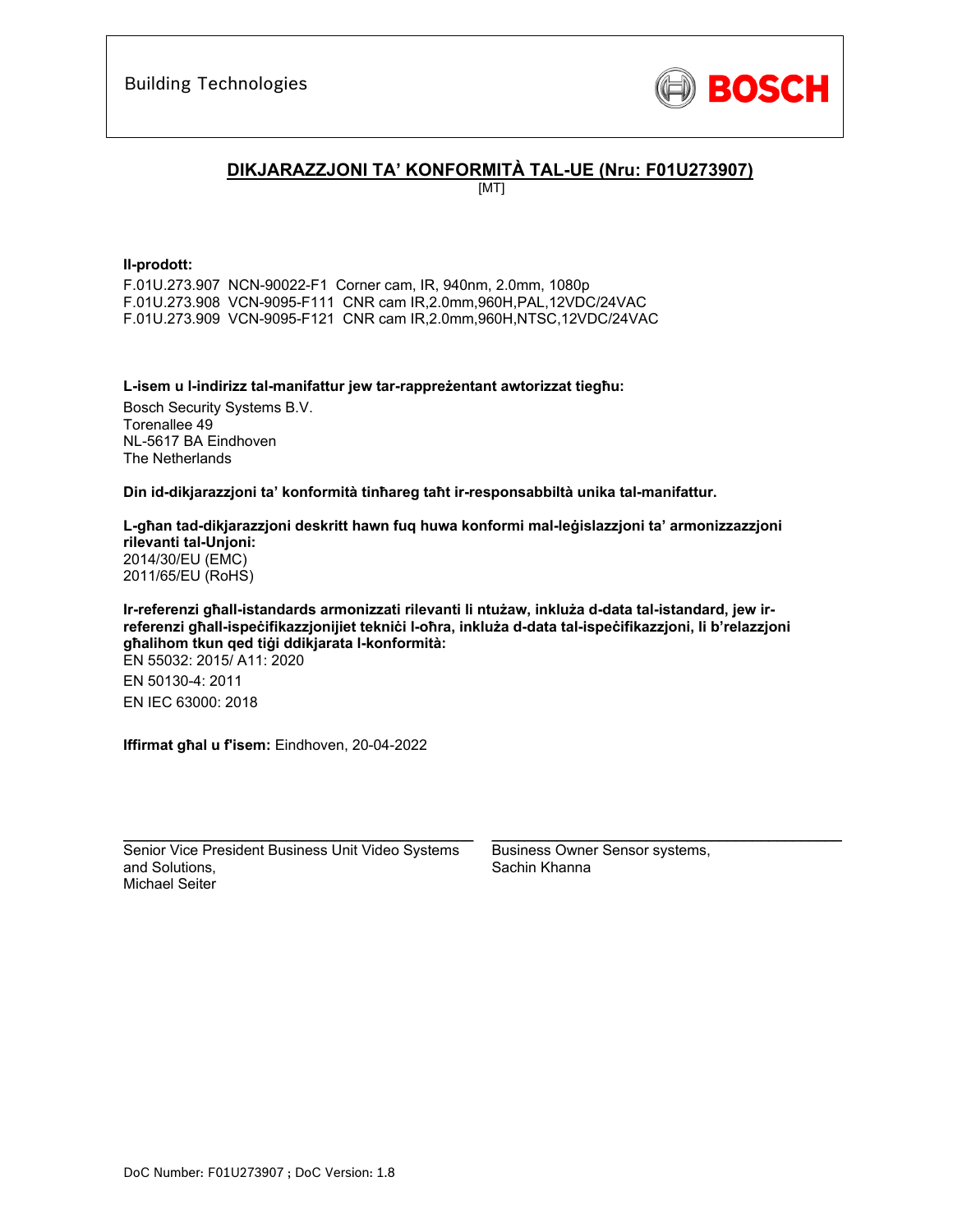

### **EU-CONFORMITEITSVERKLARING (Nr. F01U273907)**

[NL]

#### **Product:**

F.01U.273.907 NCN-90022-F1 Corner cam, IR, 940nm, 2.0mm, 1080p F.01U.273.908 VCN-9095-F111 CNR cam IR,2.0mm,960H,PAL,12VDC/24VAC F.01U.273.909 VCN-9095-F121 CNR cam IR,2.0mm,960H,NTSC,12VDC/24VAC

### **Naam en adres van de fabrikant of zijn gemachtigde:**

Bosch Security Systems B.V. Torenallee 49 NL-5617 BA Eindhoven The Netherlands

**Deze conformiteitsverklaring wordt verstrekt onder volledige verantwoordelijkheid van de fabrikant.** 

#### **Het hierboven beschreven voorwerp is in overeenstemming met de desbetreffende harmonisatiewetgeving van de Unie:** 2014/30/EU (EMC) 2011/65/EU (RoHS)

**Vermelding van de toegepaste relevante geharmoniseerde normen, met inbegrip van de datum van de norm, of van de andere technische specificaties, met inbegrip van de datum van de specificatie, waarop de conformiteitsverklaring betrekking heeft:**  EN 55032: 2015/ A11: 2020 EN 50130-4: 2011 EN IEC 63000: 2018

**Ondertekend voor en namens:** Eindhoven, 20-04-2022

Senior Vice President Business Unit Video Systems and Solutions, Michael Seiter

 $\mathcal{L}_\text{max}$  and  $\mathcal{L}_\text{max}$  and  $\mathcal{L}_\text{max}$  and  $\mathcal{L}_\text{max}$ 

Business Owner Sensor systems, Sachin Khanna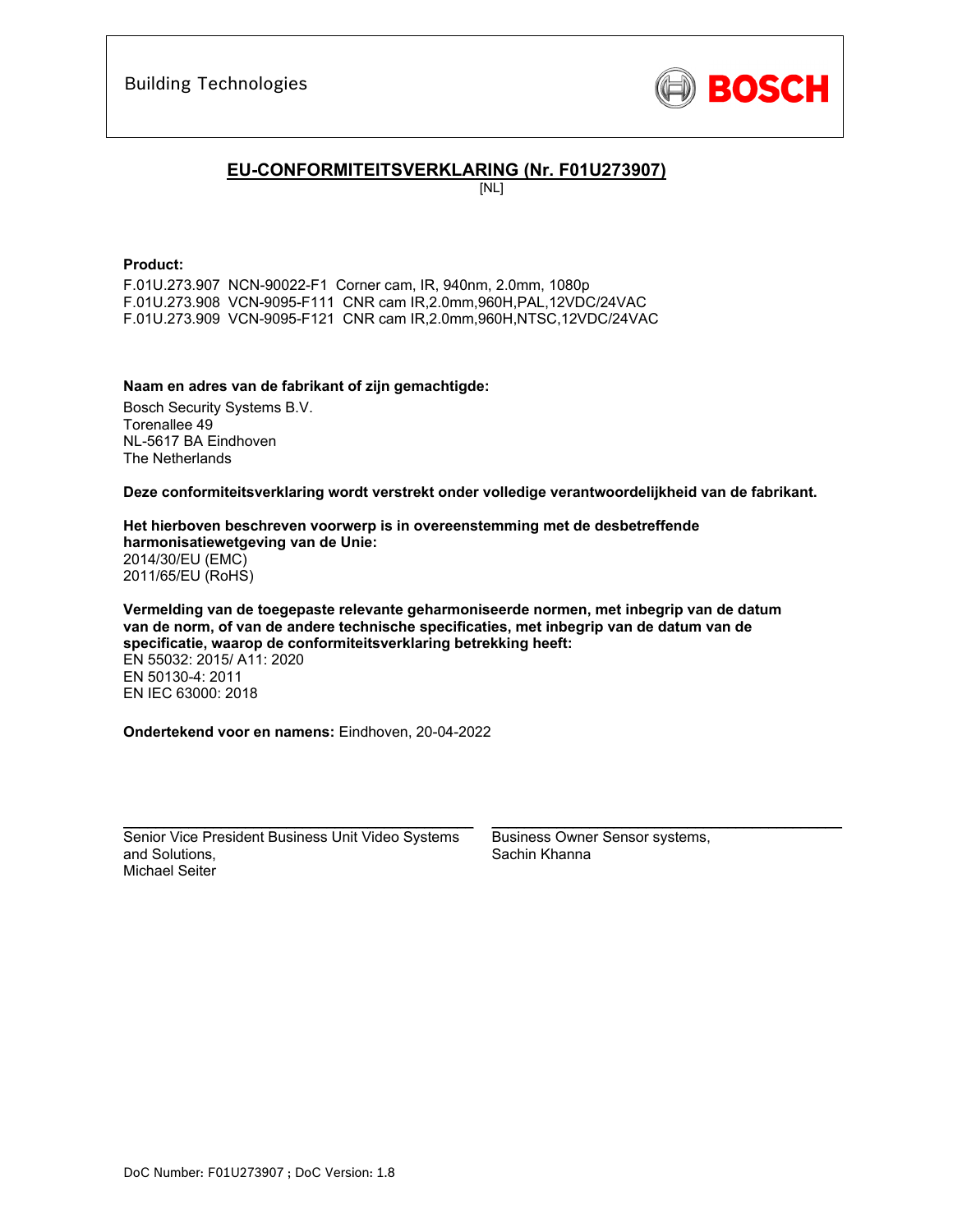

# **DEKLARACJA ZGODNOŚCI UE (nr: F01U273907)**

[PL]

### **Model produktu/product:**

F.01U.273.907 NCN-90022-F1 Corner cam, IR, 940nm, 2.0mm, 1080p F.01U.273.908 VCN-9095-F111 CNR cam IR,2.0mm,960H,PAL,12VDC/24VAC F.01U.273.909 VCN-9095-F121 CNR cam IR,2.0mm,960H,NTSC,12VDC/24VAC

**Nazwa i adres producenta lub jego upoważnionego przedstawiciela:** 

Bosch Security Systems B.V. Torenallee 49 NL-5617 BA Eindhoven The Netherlands

**Niniejsza deklaracja zgodności wydana zostaje na wyłączną odpowiedzialność producenta.** 

**Wymieniony powyżej przedmiot niniejszej deklaracji jest zgodny z odnośnymi wymaganiami unijnego prawodawstwa harmonizacyjnego:** 2014/30/EU (EMC) 2011/65/EU (RoHS)

**Odwołania do odnośnych norm zharmonizowanych, które zastosowano, wraz z datą normy, lub do innych specyfikacji technicznych, wraz z datą specyfikacji, w odniesieniu do których deklarowana jest zgodność:**  EN 55032: 2015/ A11: 2020 EN 50130-4: 2011 EN IEC 63000: 2018

**Podpisano w imieniu:** Eindhoven, 20-04-2022

Senior Vice President Business Unit Video Systems and Solutions, Michael Seiter

\_\_\_\_\_\_\_\_\_\_\_\_\_\_\_\_\_\_\_\_\_\_\_\_\_\_\_\_\_\_\_\_\_\_\_\_\_\_\_\_\_\_\_

Business Owner Sensor systems, Sachin Khanna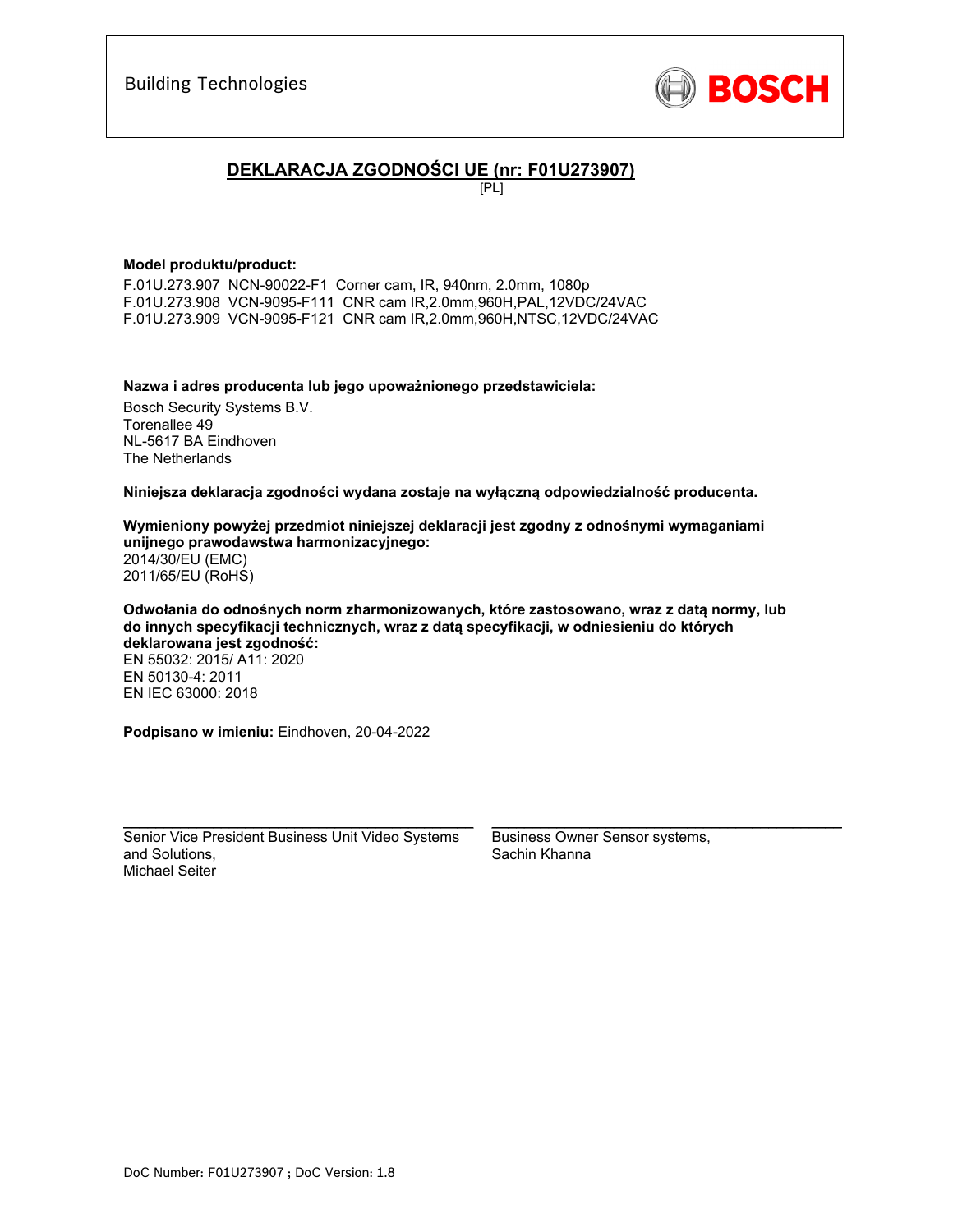

# **DECLARAÇÃO UE DE CONFORMIDADE (N.º: F01U273907)**

[PT]

### **Modelo do produto/produto:**

F.01U.273.907 NCN-90022-F1 Corner cam, IR, 940nm, 2.0mm, 1080p F.01U.273.908 VCN-9095-F111 CNR cam IR,2.0mm,960H,PAL,12VDC/24VAC F.01U.273.909 VCN-9095-F121 CNR cam IR,2.0mm,960H,NTSC,12VDC/24VAC

### **Nome e endereço do fabricante ou do respetivo mandatário:**

Bosch Security Systems B.V. Torenallee 49 NL-5617 BA Eindhoven The Netherlands

**A presente declaração de conformidade é emitida sob a exclusiva responsabilidade do fabricante.** 

#### **O objeto da declaração acima descrito está em conformidade com a legislação de harmonização da União aplicável:** 2014/30/EU (EMC) 2011/65/EU (RoHS)

**Referências às normas harmonizadas aplicáveis utilizadas, incluindo a data da norma, ou às outras especificações técnicas, incluindo a data da especificação, em relação às quais é declarada a conformidade:**  EN 55032: 2015/ A11: 2020 EN 50130-4: 2011 EN IEC 63000: 2018

**Assinado por e em nome de:** Eindhoven, 20-04-2022

Senior Vice President Business Unit Video Systems and Solutions, Michael Seiter

\_\_\_\_\_\_\_\_\_\_\_\_\_\_\_\_\_\_\_\_\_\_\_\_\_\_\_\_\_\_\_\_\_\_\_\_\_\_\_\_\_\_\_

Business Owner Sensor systems, Sachin Khanna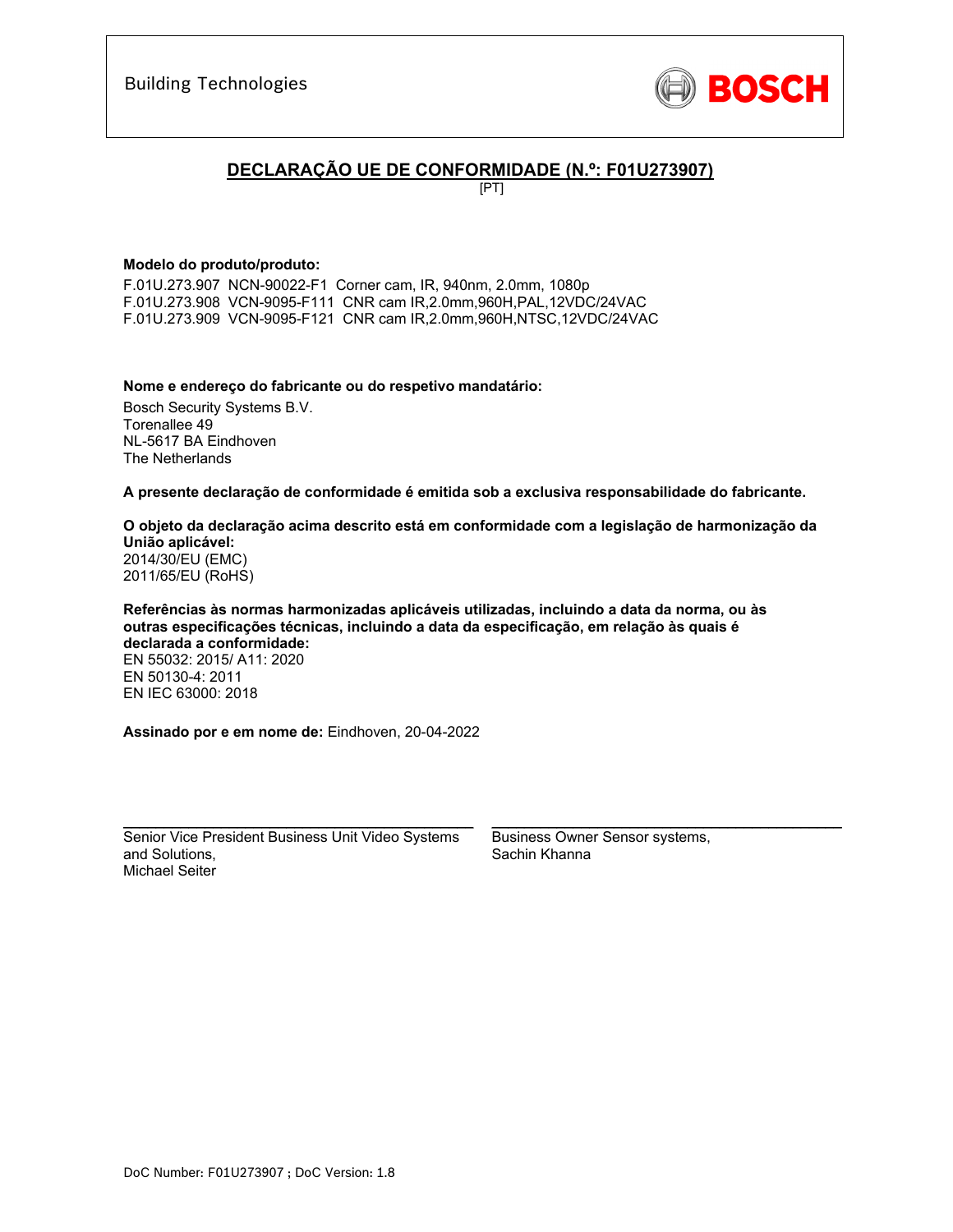

### **DECLARAȚIA UE DE CONFORMITATE (NR. F01U273907)**

[RO]

### **Modelul de produs/produsul:**

F.01U.273.907 NCN-90022-F1 Corner cam, IR, 940nm, 2.0mm, 1080p F.01U.273.908 VCN-9095-F111 CNR cam IR,2.0mm,960H,PAL,12VDC/24VAC F.01U.273.909 VCN-9095-F121 CNR cam IR,2.0mm,960H,NTSC,12VDC/24VAC

**Denumirea și adresa producătorului sau a reprezentantului său autorizat:** 

Bosch Security Systems B.V. Torenallee 49 NL-5617 BA Eindhoven The Netherlands

**Prezenta declarație de conformitate este emisă pe răspunderea exclusivă a producătorului.** 

**Obiectul declarației descris mai sus este în conformitate cu legislația relevantă de armonizare a Uniunii:** 2014/30/EU (EMC) 2011/65/EU (RoHS)

**Trimiteri la standardele armonizate relevante folosite, inclusiv data standardului, sau trimiteri la celelalte specificații tehnice, inclusiv data specificațiilor, în legătură cu care se declară conformitatea:**  EN 55032: 2015/ A11: 2020 EN 50130-4: 2011 EN IEC 63000: 2018

**Semnat pentru și în numele:** Eindhoven, 20-04-2022

Senior Vice President Business Unit Video Systems and Solutions, Michael Seiter

 $\mathcal{L}_\text{max}$  and  $\mathcal{L}_\text{max}$  and  $\mathcal{L}_\text{max}$  and  $\mathcal{L}_\text{max}$ 

Business Owner Sensor systems, Sachin Khanna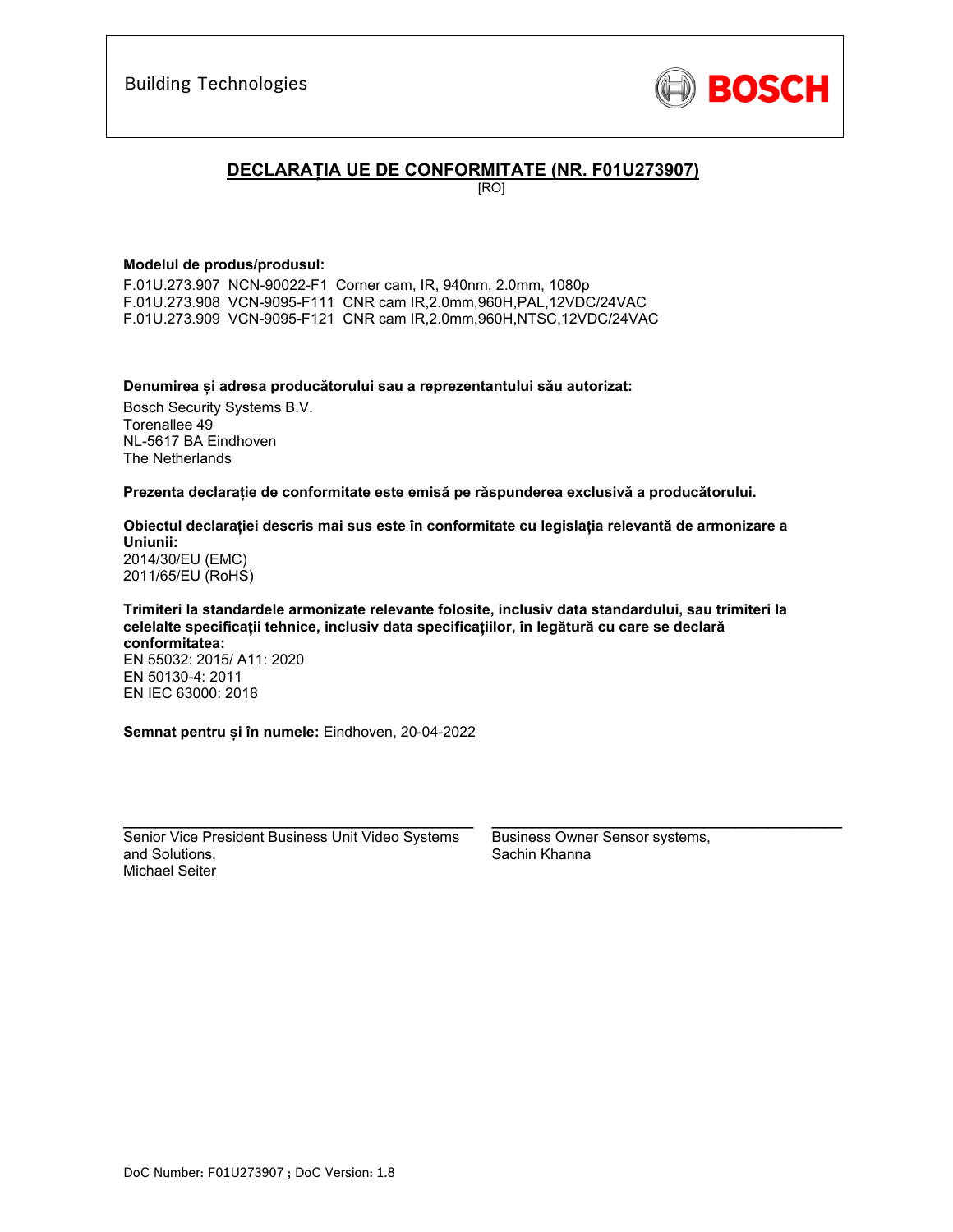

# **EÚ VYHLÁSENIE O ZHODE (č. F01U273907)**

 $[SK]$ 

### **Typ výrobku/výrobok:**

F.01U.273.907 NCN-90022-F1 Corner cam, IR, 940nm, 2.0mm, 1080p F.01U.273.908 VCN-9095-F111 CNR cam IR,2.0mm,960H,PAL,12VDC/24VAC F.01U.273.909 VCN-9095-F121 CNR cam IR,2.0mm,960H,NTSC,12VDC/24VAC

#### **Meno a adresa výrobcu alebo jeho splnomocneného zástupcu:**

Bosch Security Systems B.V. Torenallee 49 NL-5617 BA Eindhoven The Netherlands

**Toto vyhlásenie o zhode sa vydáva na výhradnú zodpovednosť výrobcu.** 

**Uvedený predmet vyhlásenia je v zhode s príslušnými harmonizačnými právnymi predpismi Únie:** 2014/30/EU (EMC) 2011/65/EU (RoHS)

**Odkazy na príslušné použité harmonizované normy vrátane dátumu normy alebo odkazy na iné technické špecifikácie vrátane dátumu špecifikácie, v súvislosti s ktorými sa zhoda vyhlasuje:** 

EN 55032: 2015/ A11: 2020 EN 50130-4: 2011 EN IEC 63000: 2018

**Podpísané za a v mene:** Eindhoven, 20-04-2022

Senior Vice President Business Unit Video Systems and Solutions, Michael Seiter

\_\_\_\_\_\_\_\_\_\_\_\_\_\_\_\_\_\_\_\_\_\_\_\_\_\_\_\_\_\_\_\_\_\_\_\_\_\_\_\_\_\_\_

Business Owner Sensor systems, Sachin Khanna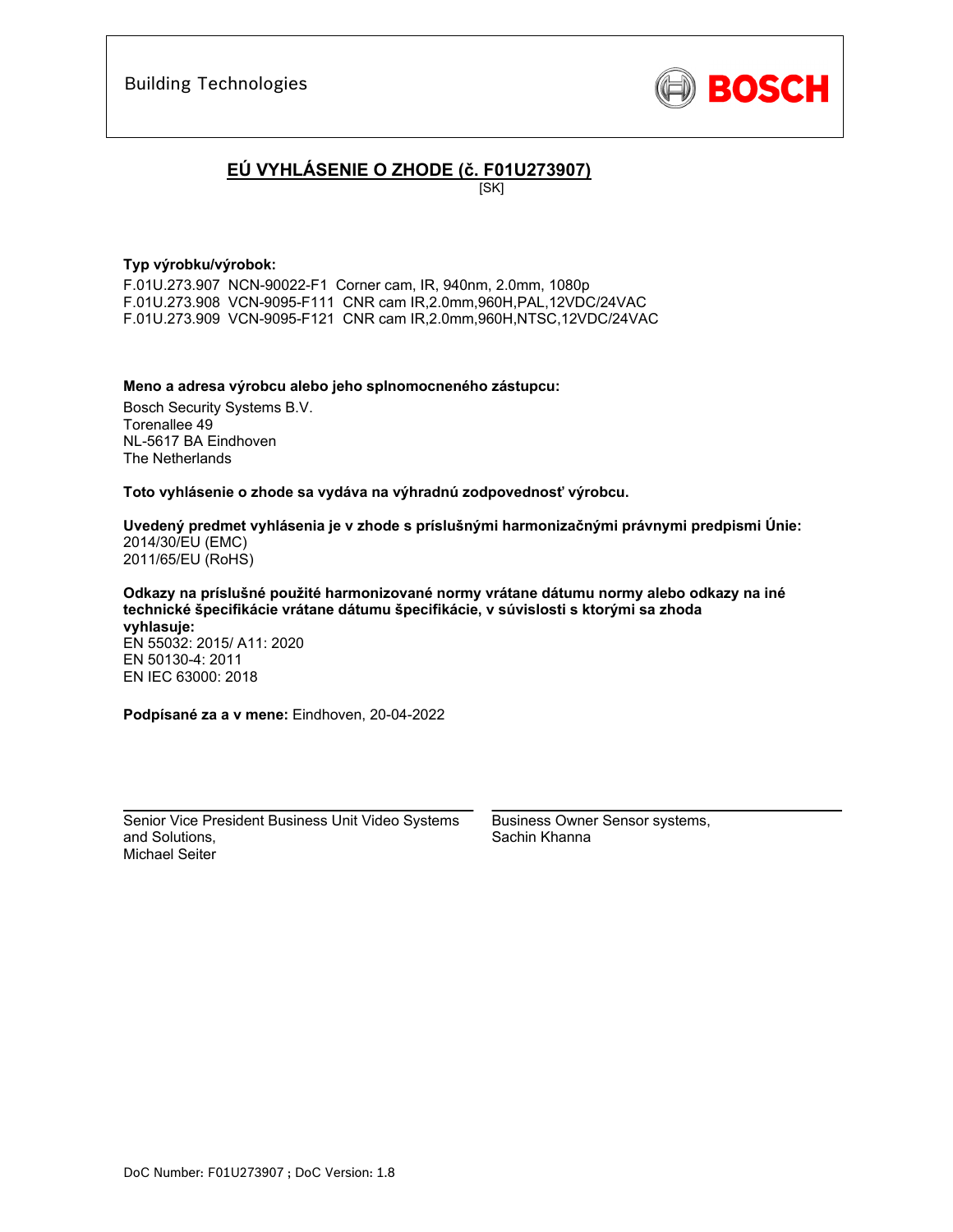

### **IZJAVA EU O SKLADNOSTI (št. F01U273907)**

[SL]

#### **Model proizvoda/proizvod:**

F.01U.273.907 NCN-90022-F1 Corner cam, IR, 940nm, 2.0mm, 1080p F.01U.273.908 VCN-9095-F111 CNR cam IR,2.0mm,960H,PAL,12VDC/24VAC F.01U.273.909 VCN-9095-F121 CNR cam IR,2.0mm,960H,NTSC,12VDC/24VAC

**Ime in naslov proizvajalca ali njegovega pooblaščenega zastopnika:** 

Bosch Security Systems B.V. Torenallee 49 NL-5617 BA Eindhoven The Netherlands

**Ta izjava o skladnosti je izdana na lastno odgovornost proizvajalca.** 

#### **Predmet navedene izjave je v skladu z ustrezno zakonodajo Unije o harmonizaciji:** 2014/30/EU (EMC) 2011/65/EU (RoHS)

**Sklicevanja na uporabljene harmonizirane standarde, vključno z datumom standarda, ali sklicevanja na druge tehnične specifikacije, vključno z datumom specifikacije, v zvezi s katerimi je skladnost deklarirana:** 

EN 55032: 2015/ A11: 2020 EN 50130-4: 2011 EN IEC 63000: 2018

**Podpisano za in v imenu:** Eindhoven, 20-04-2022

Senior Vice President Business Unit Video Systems and Solutions, Michael Seiter

 $\mathcal{L}_\text{max}$  and  $\mathcal{L}_\text{max}$  and  $\mathcal{L}_\text{max}$  and  $\mathcal{L}_\text{max}$ 

Business Owner Sensor systems, Sachin Khanna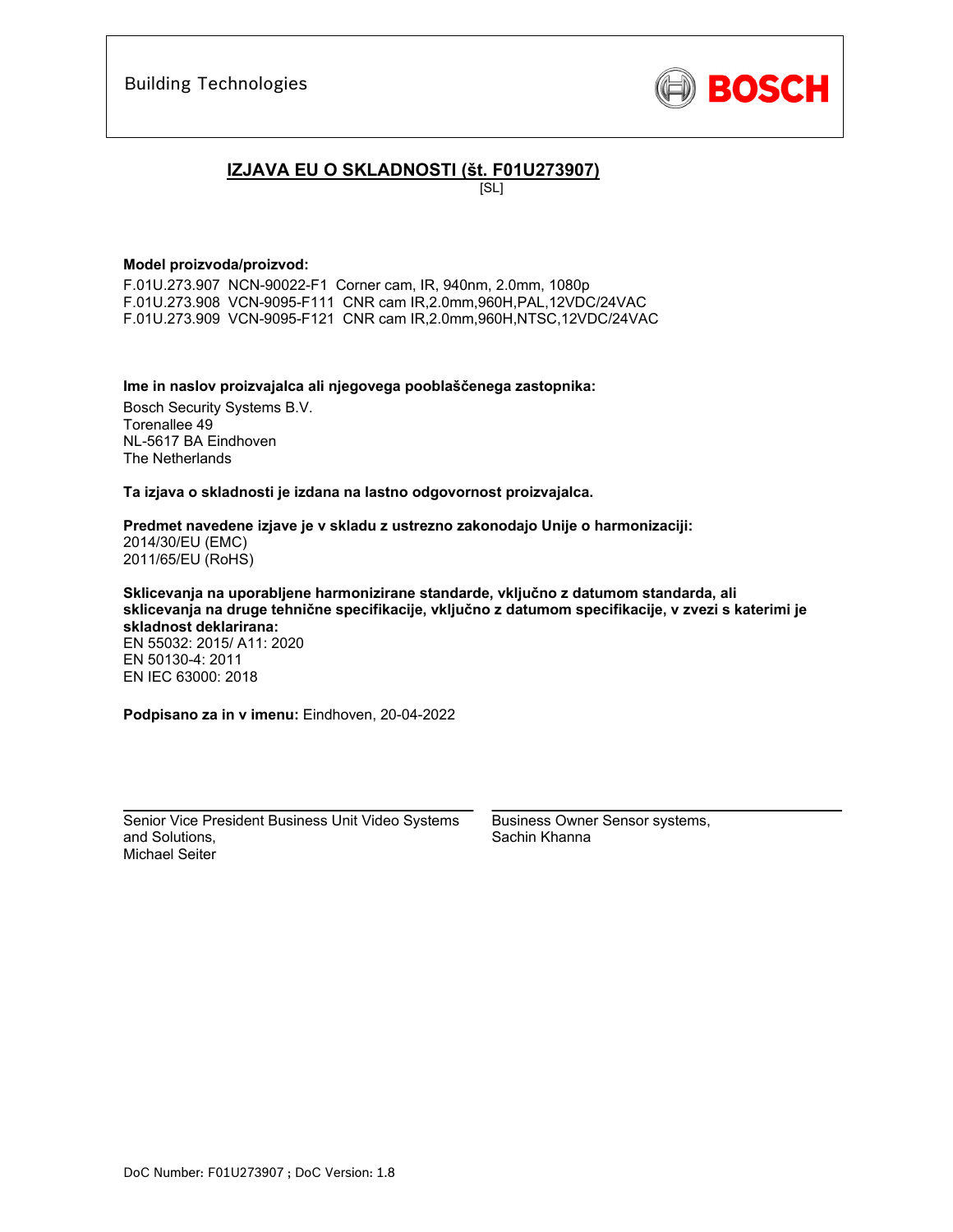

### **EU-VAATIMUSTENMUKAISUUSVAKUUTUS (N:o F01U273907)**

[FI]

#### **Tuotemalli/tuote:**

F.01U.273.907 NCN-90022-F1 Corner cam, IR, 940nm, 2.0mm, 1080p F.01U.273.908 VCN-9095-F111 CNR cam IR,2.0mm,960H,PAL,12VDC/24VAC F.01U.273.909 VCN-9095-F121 CNR cam IR,2.0mm,960H,NTSC,12VDC/24VAC

### **Valmistajan tai sen valtuutetun edustajan nimi ja osoite:**

Bosch Security Systems B.V. Torenallee 49 NL-5617 BA Eindhoven The Netherlands

**Tämä vaatimustenmukaisuusvakuutus on annettu valmistajan yksinomaisella vastuulla.** 

#### **Edellä kuvattu vakuutuksen kohde on asiaa koskevan unionin yhdenmukaistamislainsäädännön vaatimusten mukainen:** 2014/30/EU (EMC) 2011/65/EU (RoHS)

**Viittaus niihin asiaankuuluviin yhdenmukaistettuihin standardeihin, joita on käytetty, sekä kyseisten standardien hyväksymispäivä tai viittaus muihin teknisiin eritelmiin, joiden perusteella vaatimustenmukaisuusvakuutus on annettu, sekä kyseisten eritelmien hyväksymispäivä:**  EN 55032: 2015/ A11: 2020 EN 50130-4: 2011 EN IEC 63000: 2018

**Seuraavan puolesta allekirjoittanut:** Eindhoven, 20-04-2022

Senior Vice President Business Unit Video Systems and Solutions, Michael Seiter

 $\mathcal{L}_\text{max}$  and  $\mathcal{L}_\text{max}$  and  $\mathcal{L}_\text{max}$  and  $\mathcal{L}_\text{max}$ 

Business Owner Sensor systems, Sachin Khanna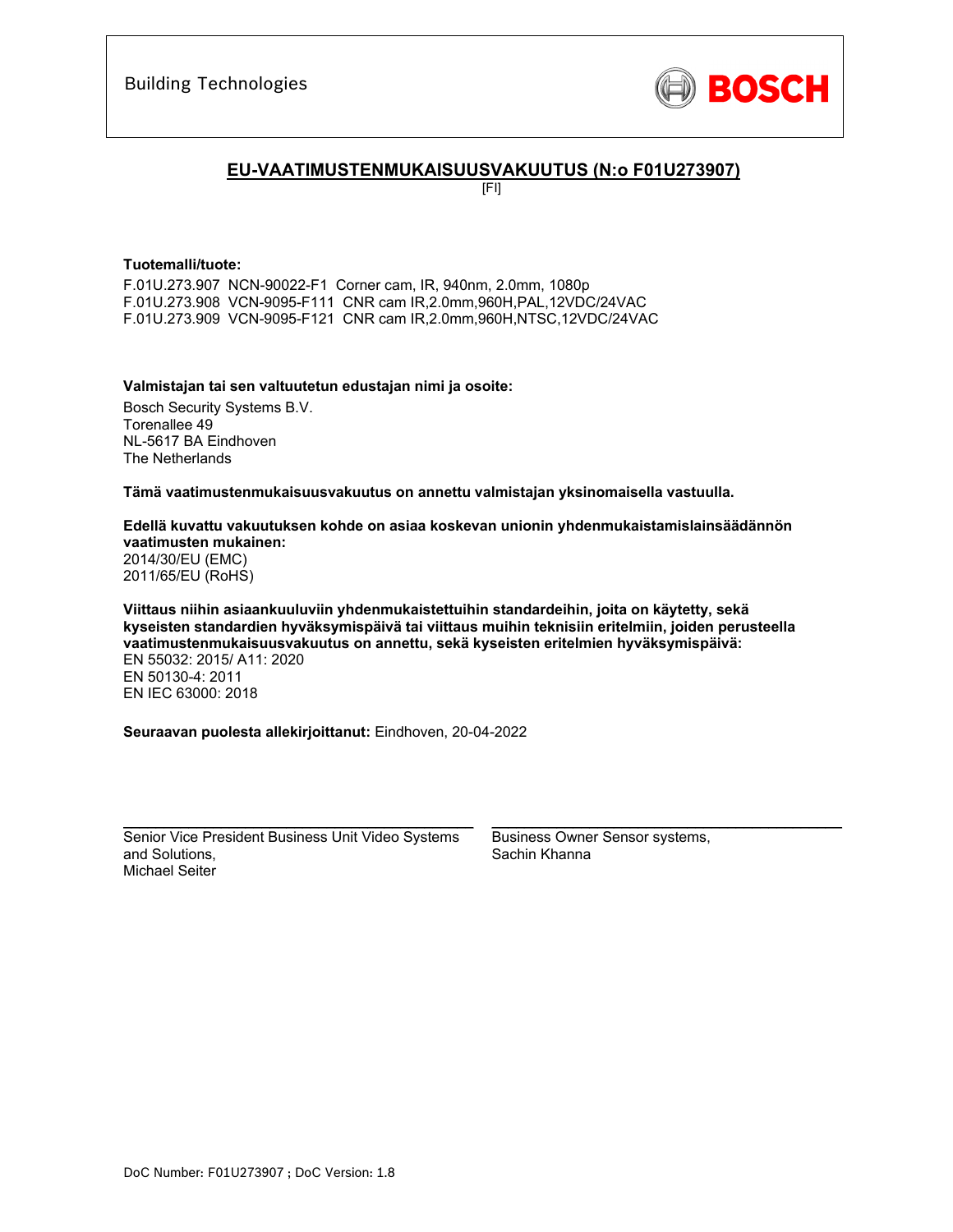

# **EU-FÖRSÄKRAN OM ÖVERENSSTÄMMELSE (nr: F01U273907)**

[SV]

### **Produktmodell/produkt:**

F.01U.273.907 NCN-90022-F1 Corner cam, IR, 940nm, 2.0mm, 1080p F.01U.273.908 VCN-9095-F111 CNR cam IR,2.0mm,960H,PAL,12VDC/24VAC F.01U.273.909 VCN-9095-F121 CNR cam IR,2.0mm,960H,NTSC,12VDC/24VAC

### **Namn på och adress till tillverkaren eller dennes representant:**

Bosch Security Systems B.V. Torenallee 49 NL-5617 BA Eindhoven The Netherlands

**Denna försäkran om överensstämmelse utfärdas på tillverkarens eget ansvar.** 

#### **Föremålet för försäkran ovan överensstämmer med den relevanta harmoniserade unionslagstiftningen:** 2014/30/EU (EMC) 2011/65/EU (RoHS)

**Hänvisningar till de relevanta harmoniserade standarder, inklusive datum för standarden, som använts eller hänvisningar till de andra tekniska specifikationer, inklusive datum för specifikationen, enligt vilka överensstämmelsen försäkras:**  EN 55032: 2015/ A11: 2020 EN 50130-4: 2011 EN IEC 63000: 2018

**Undertecknat för:** Eindhoven, 20-04-2022

Senior Vice President Business Unit Video Systems and Solutions, Michael Seiter

\_\_\_\_\_\_\_\_\_\_\_\_\_\_\_\_\_\_\_\_\_\_\_\_\_\_\_\_\_\_\_\_\_\_\_\_\_\_\_\_\_\_\_

Business Owner Sensor systems, Sachin Khanna